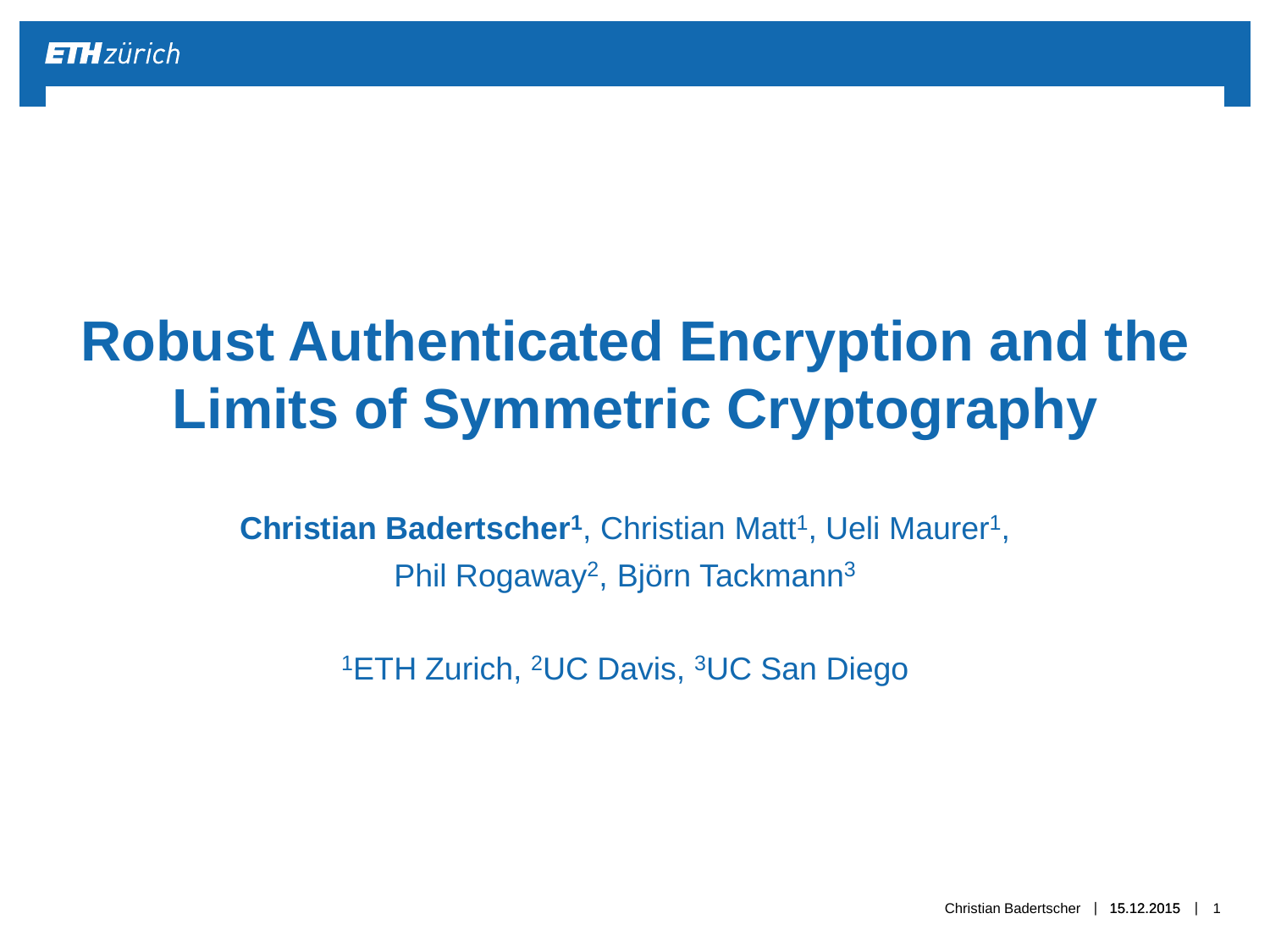

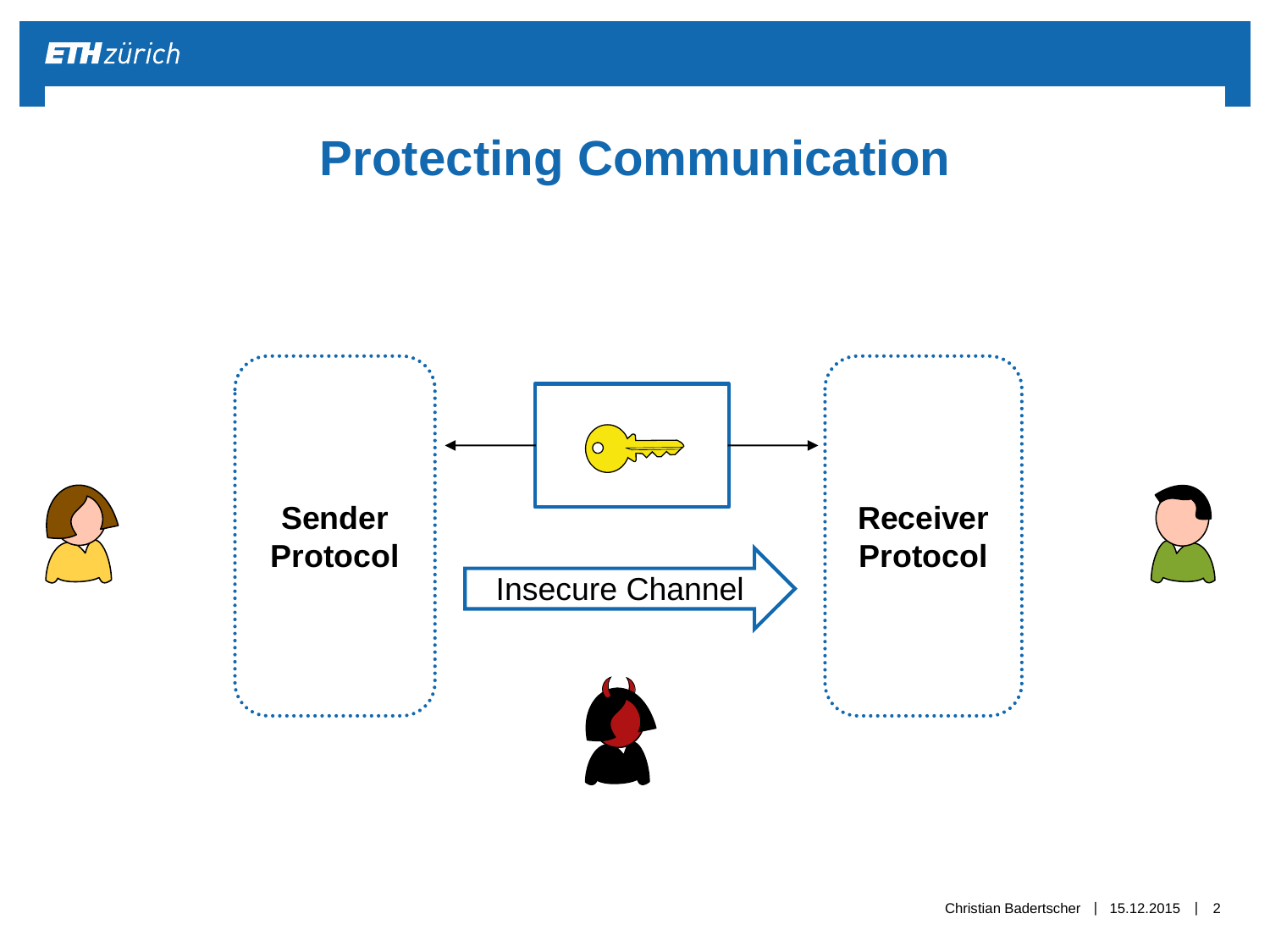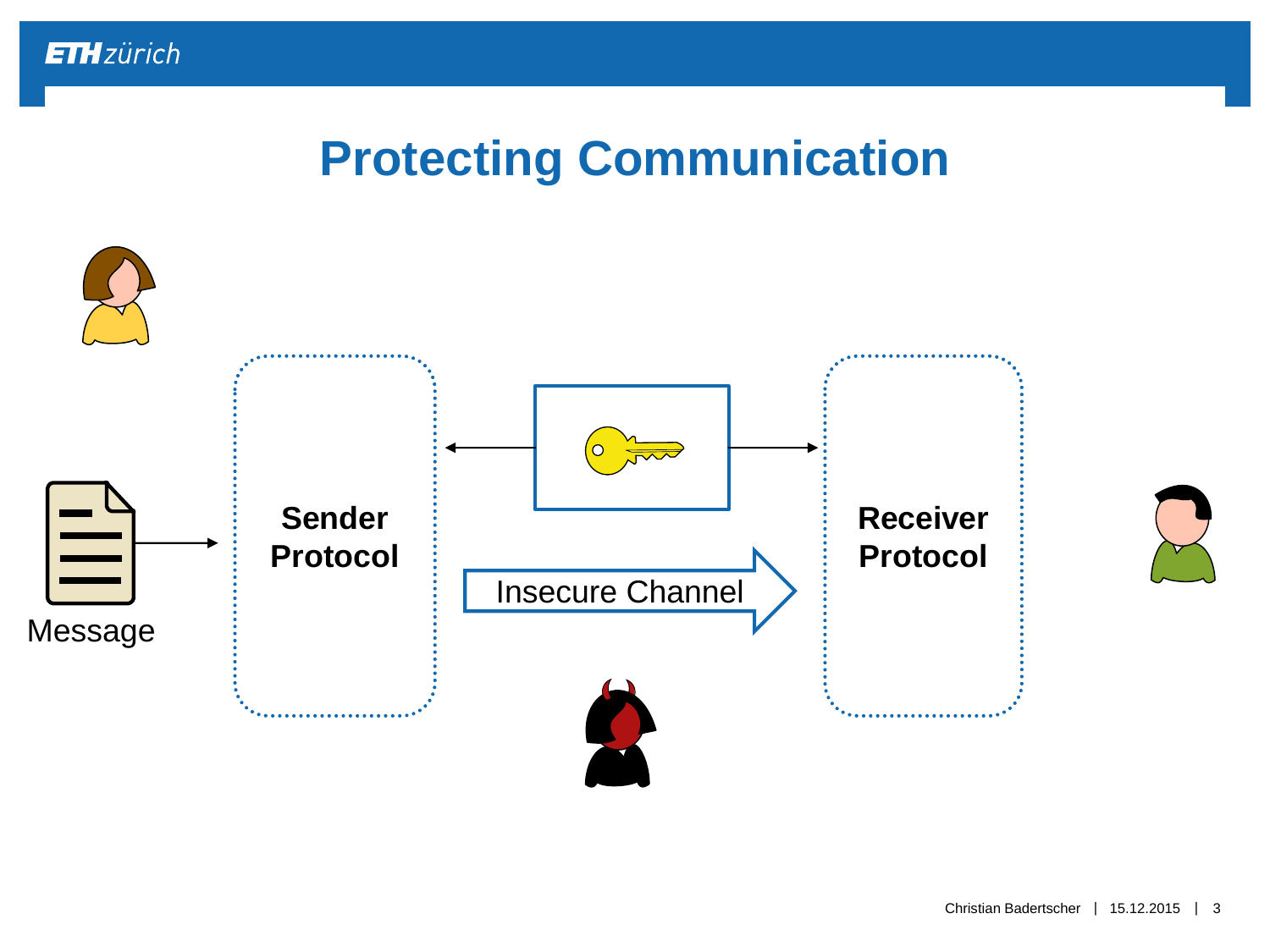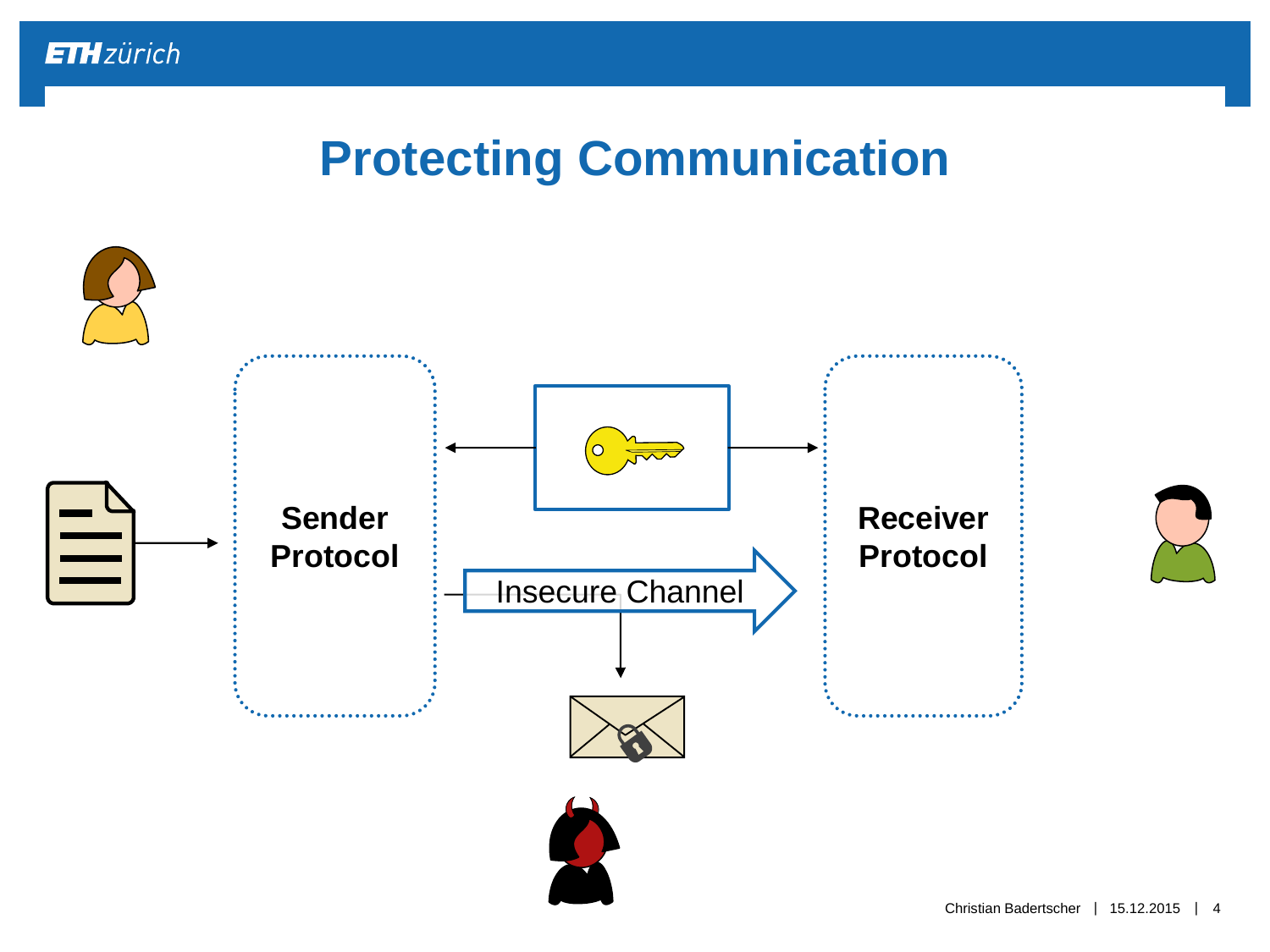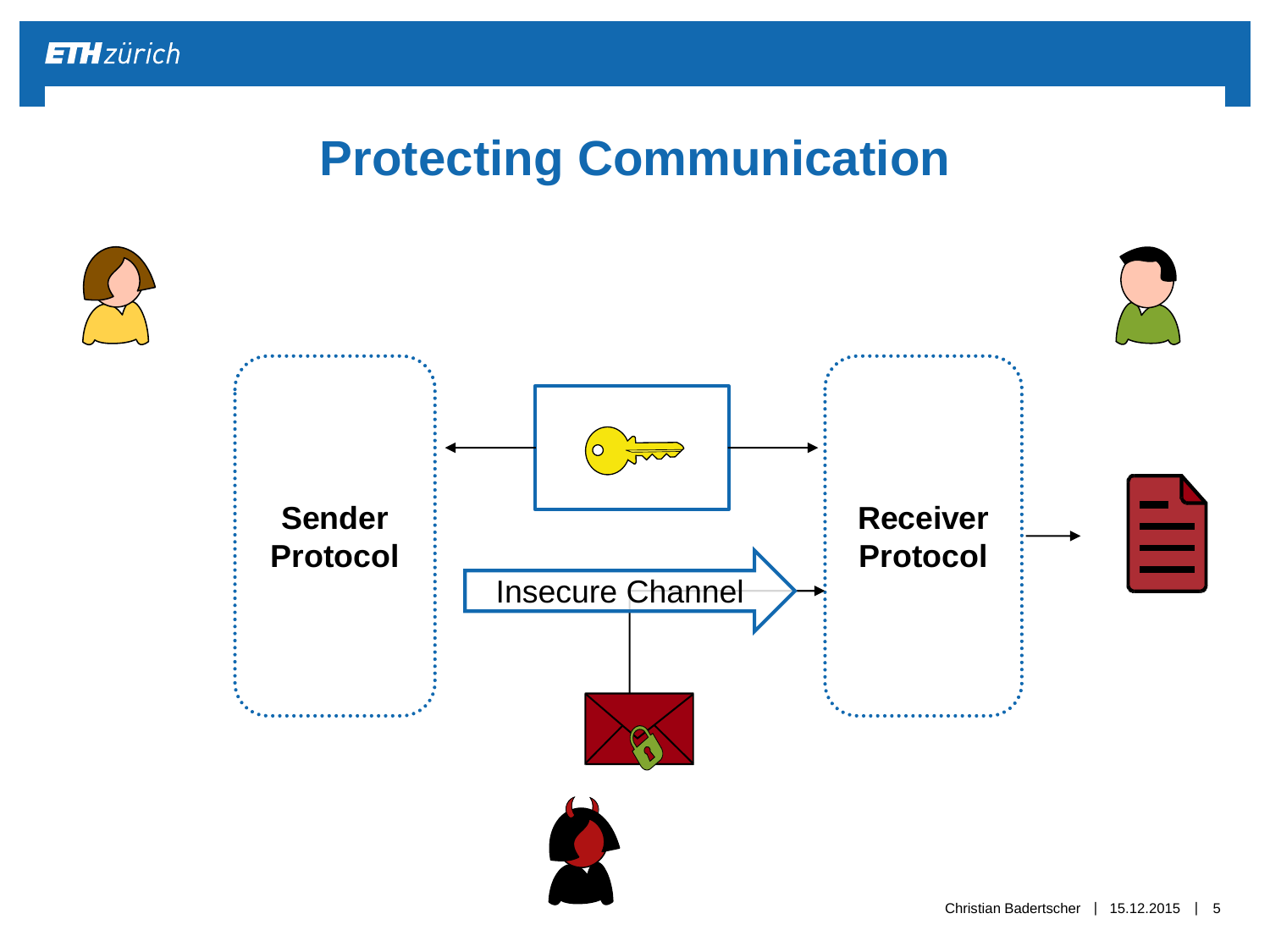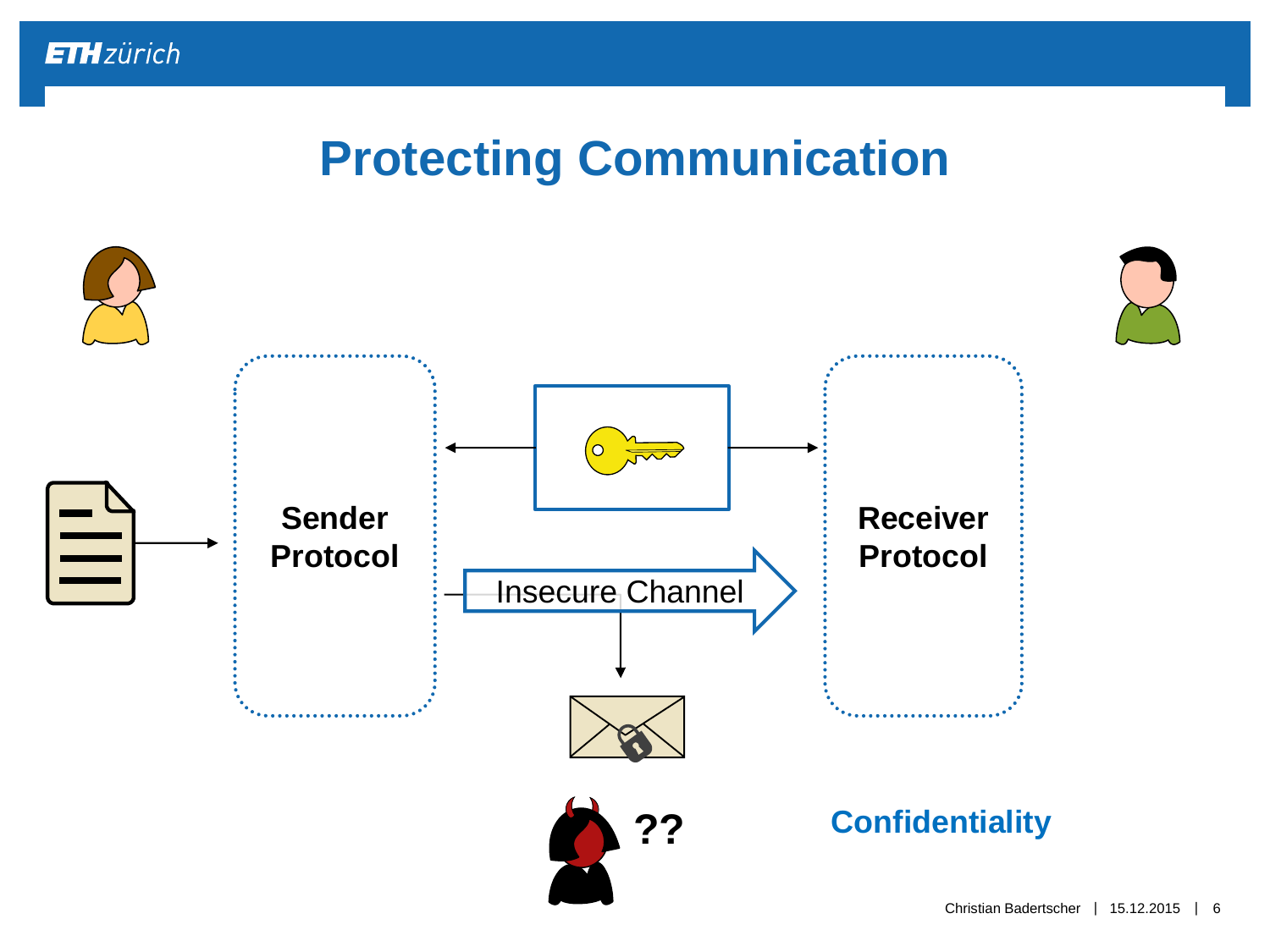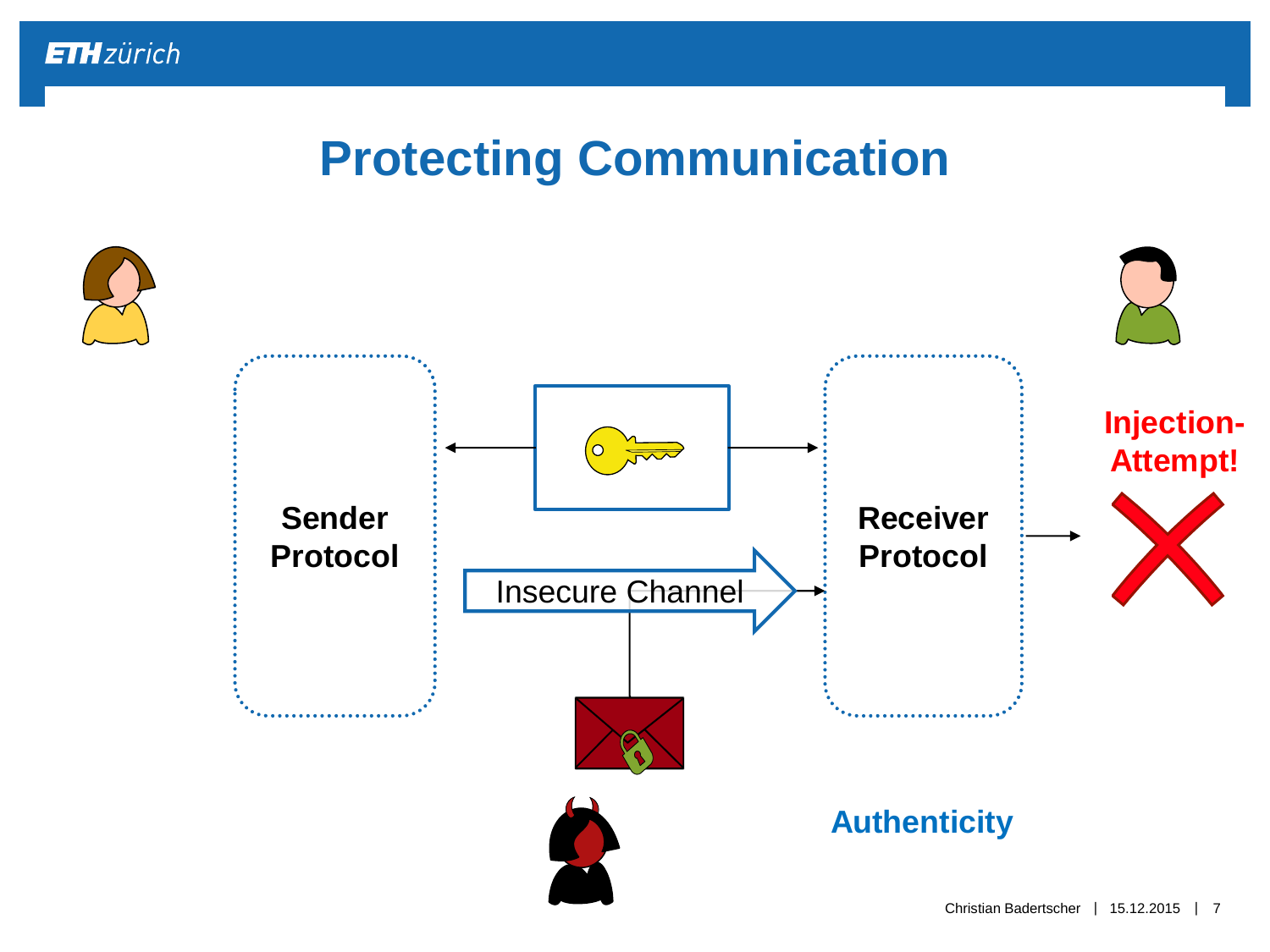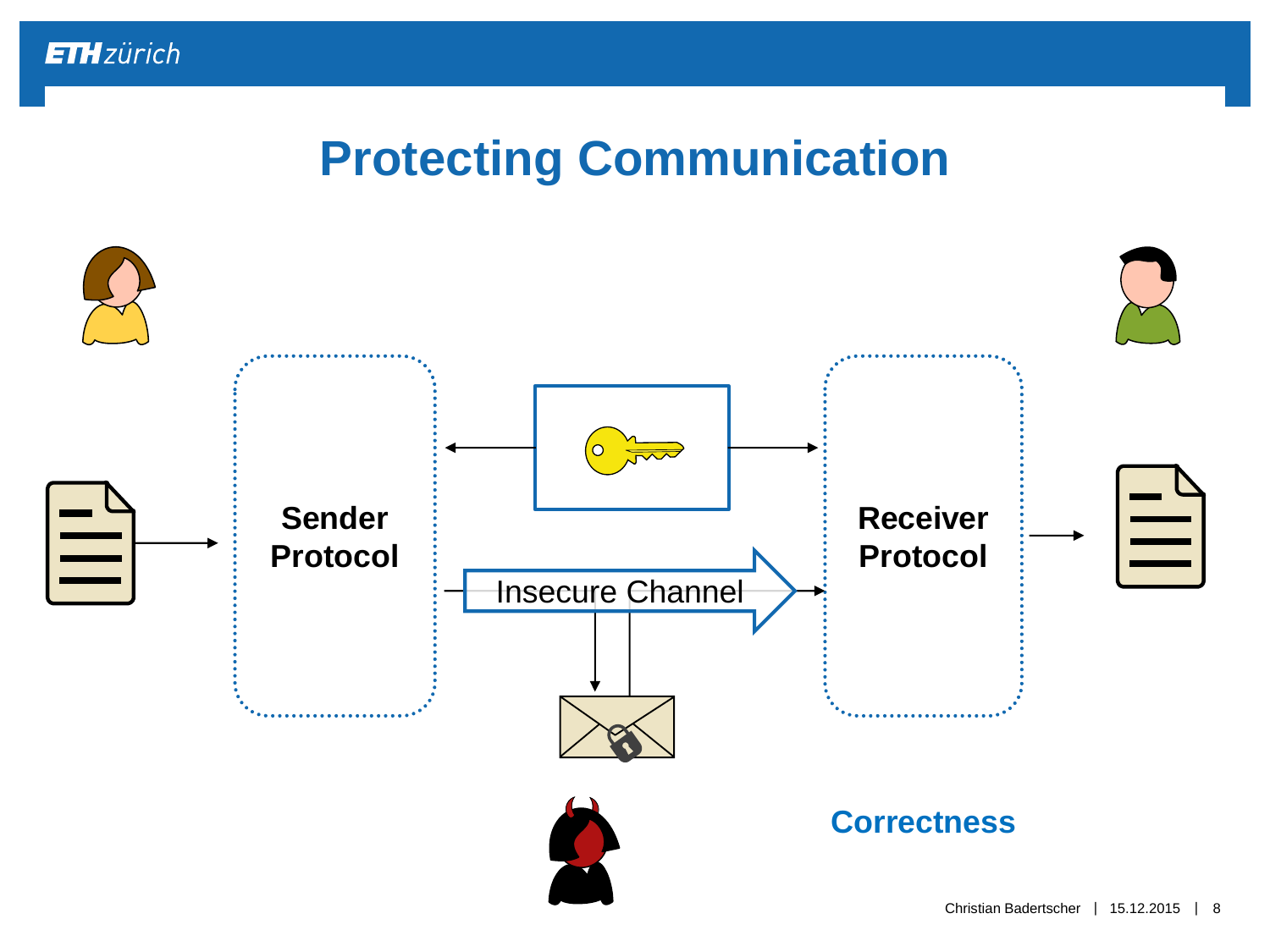### **Roadmap**

 **Fundamental limitations** of protecting communication in the **private key setting**?

**Best schemes** within those limits?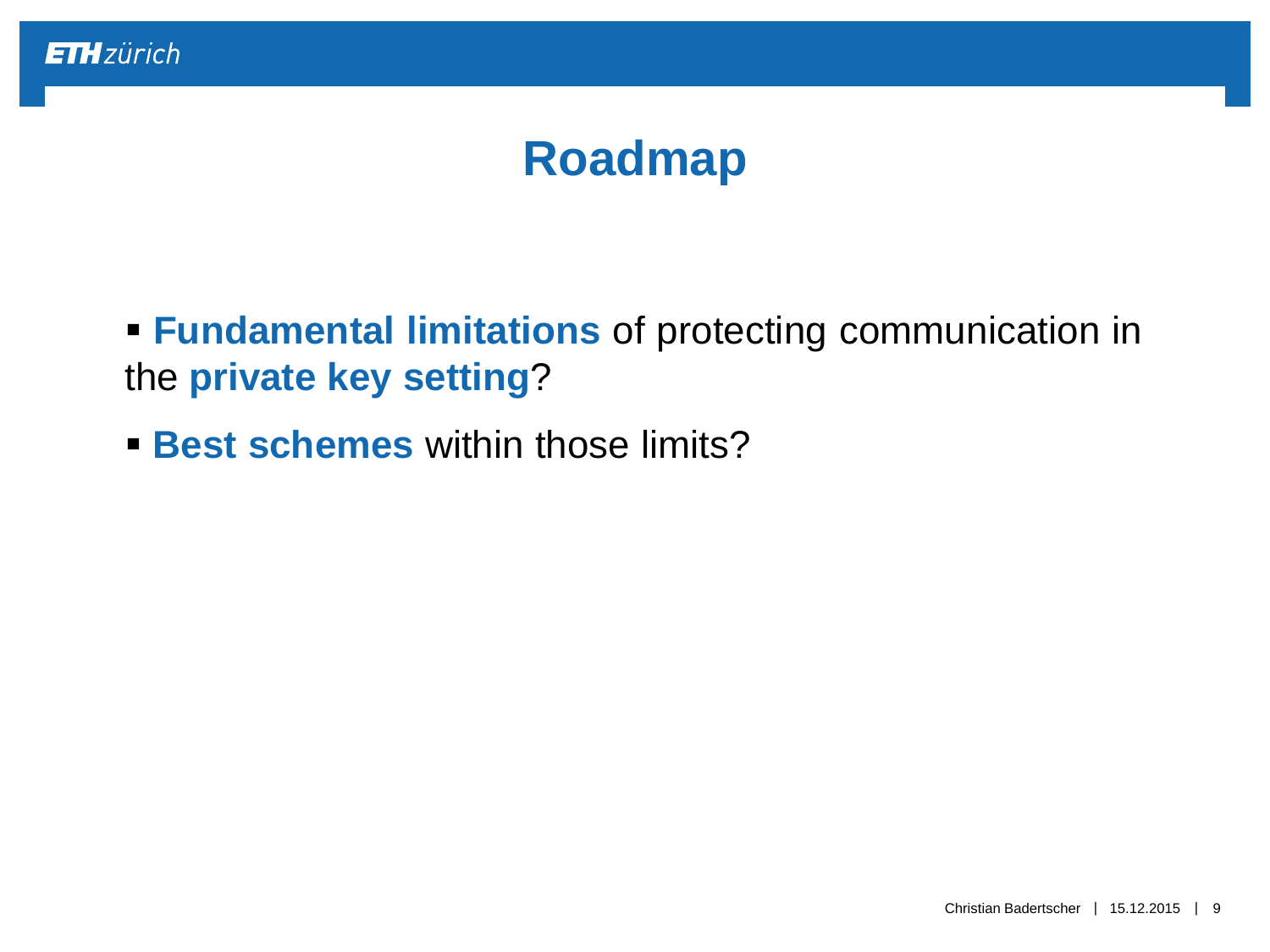



Christian Badertscher | 15.12.2015 | 10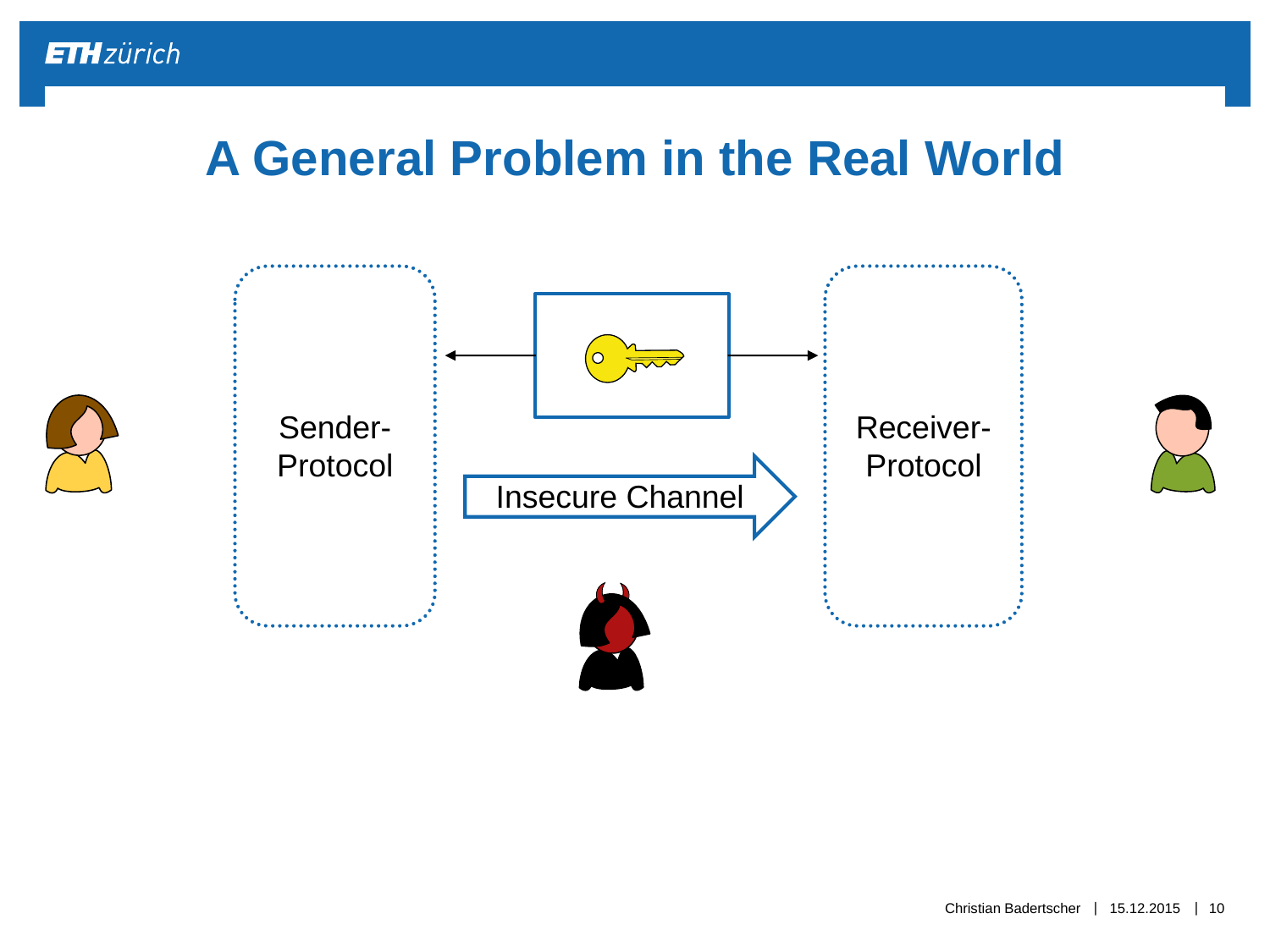



Christian Badertscher | 15.12.2015 | 11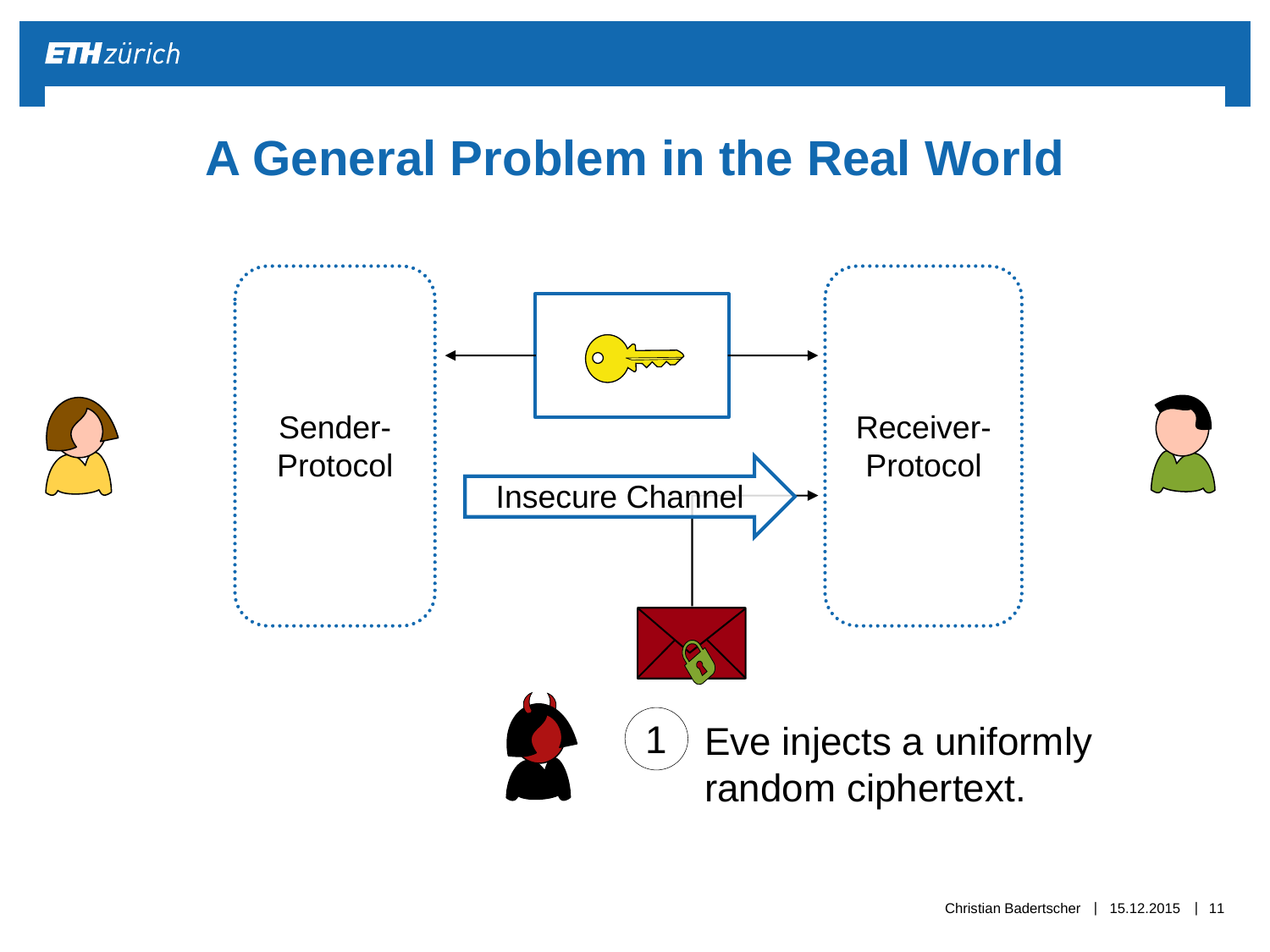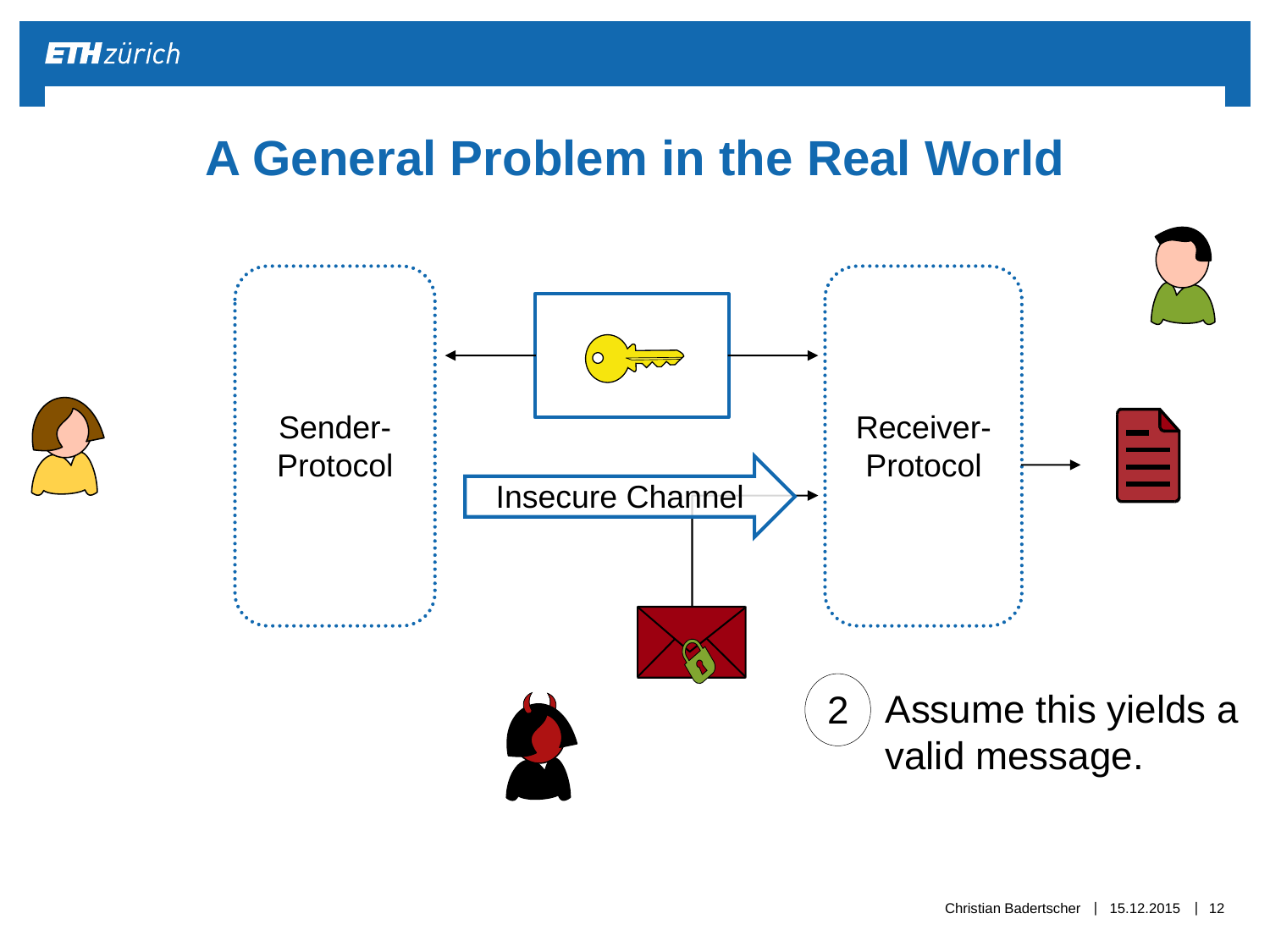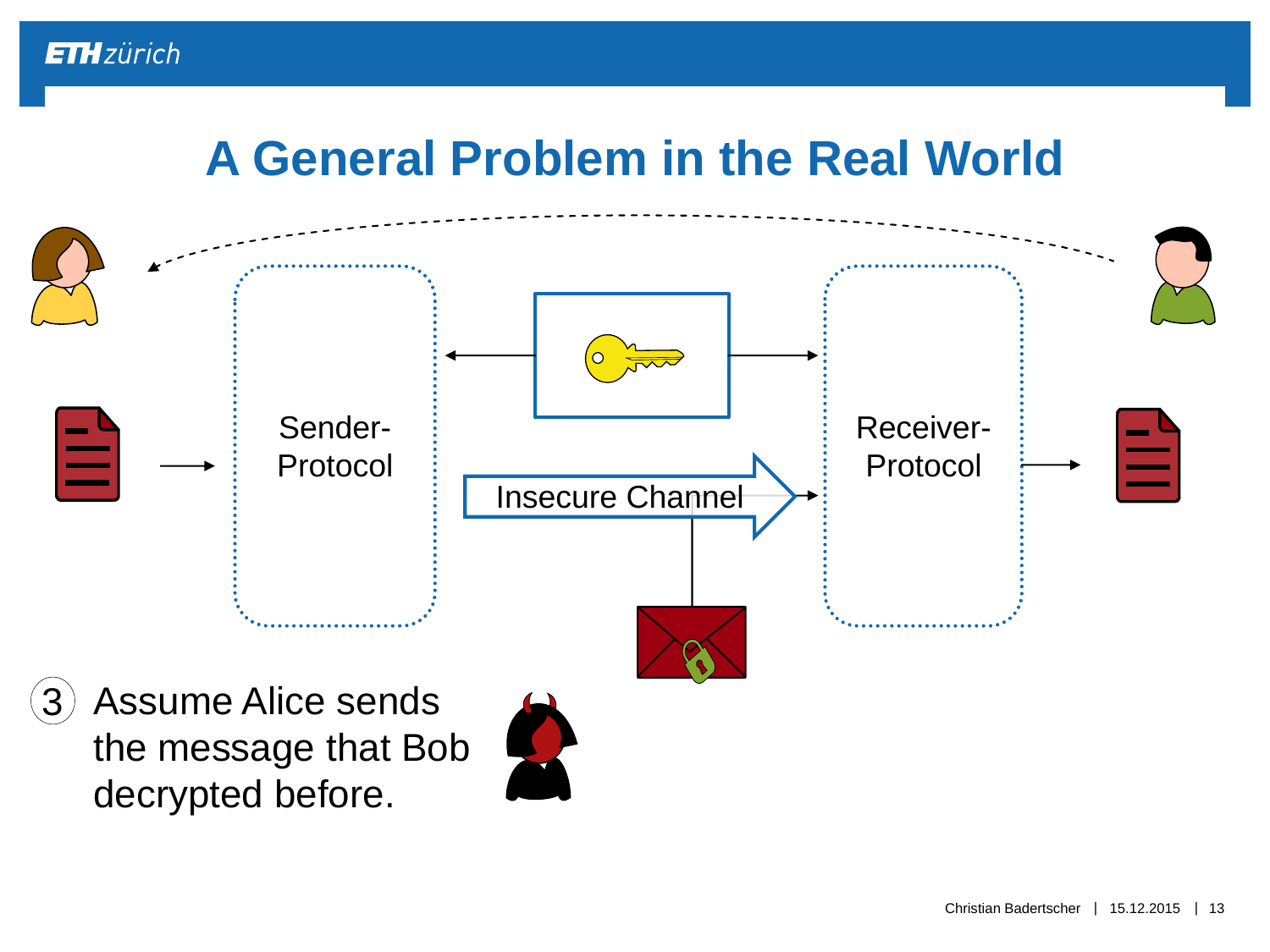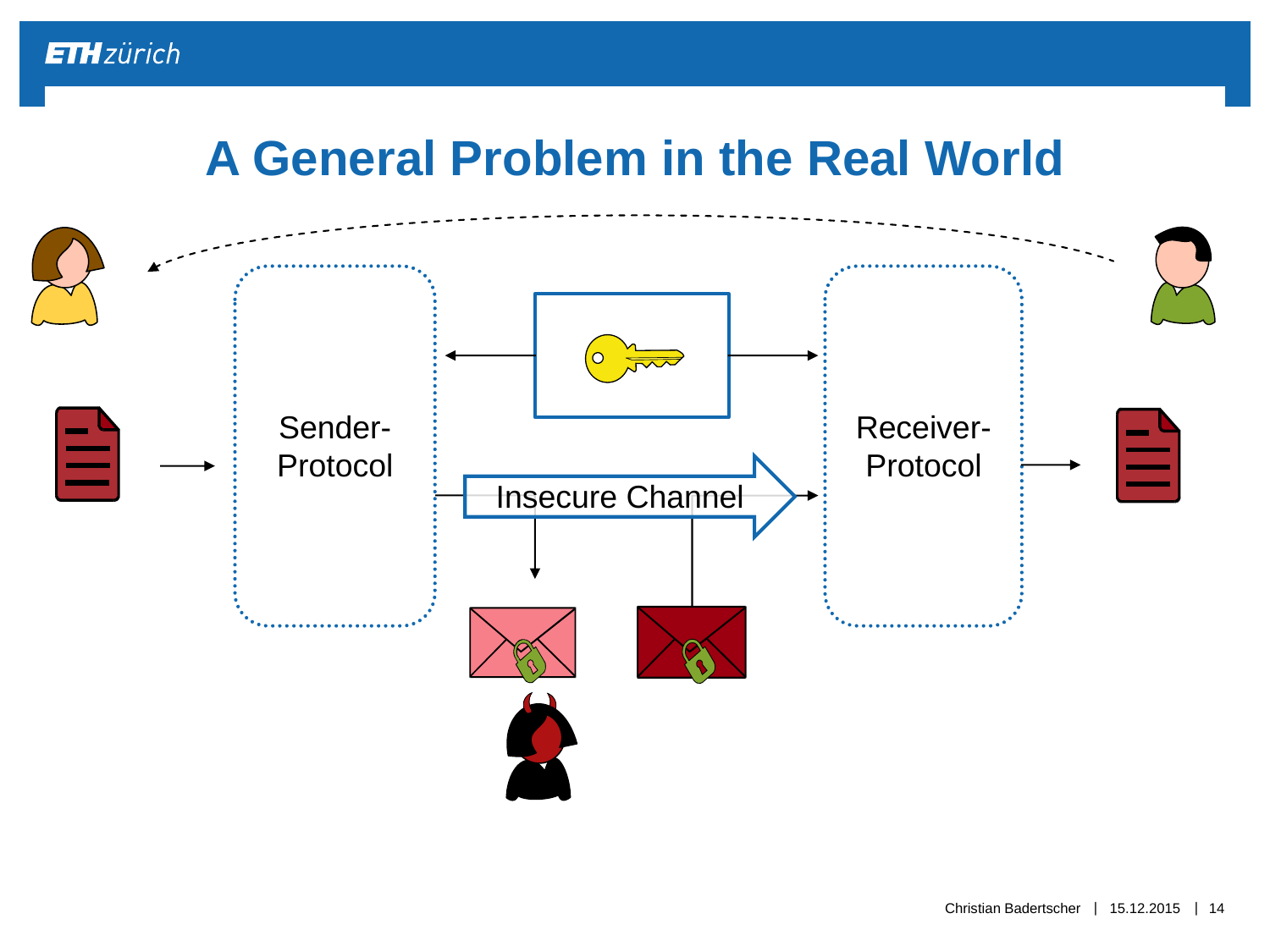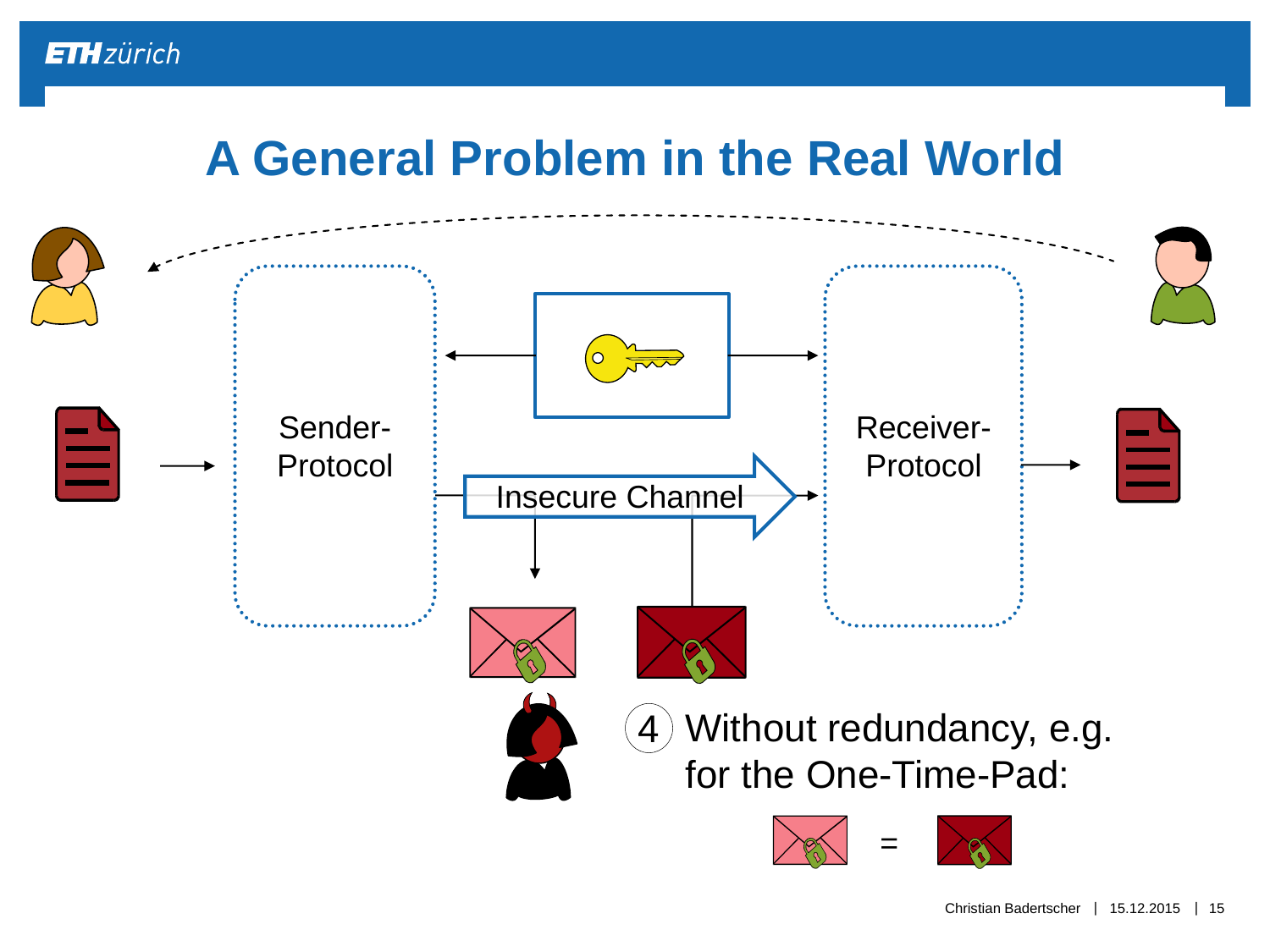

#### **Eve learns more than the length of the message.**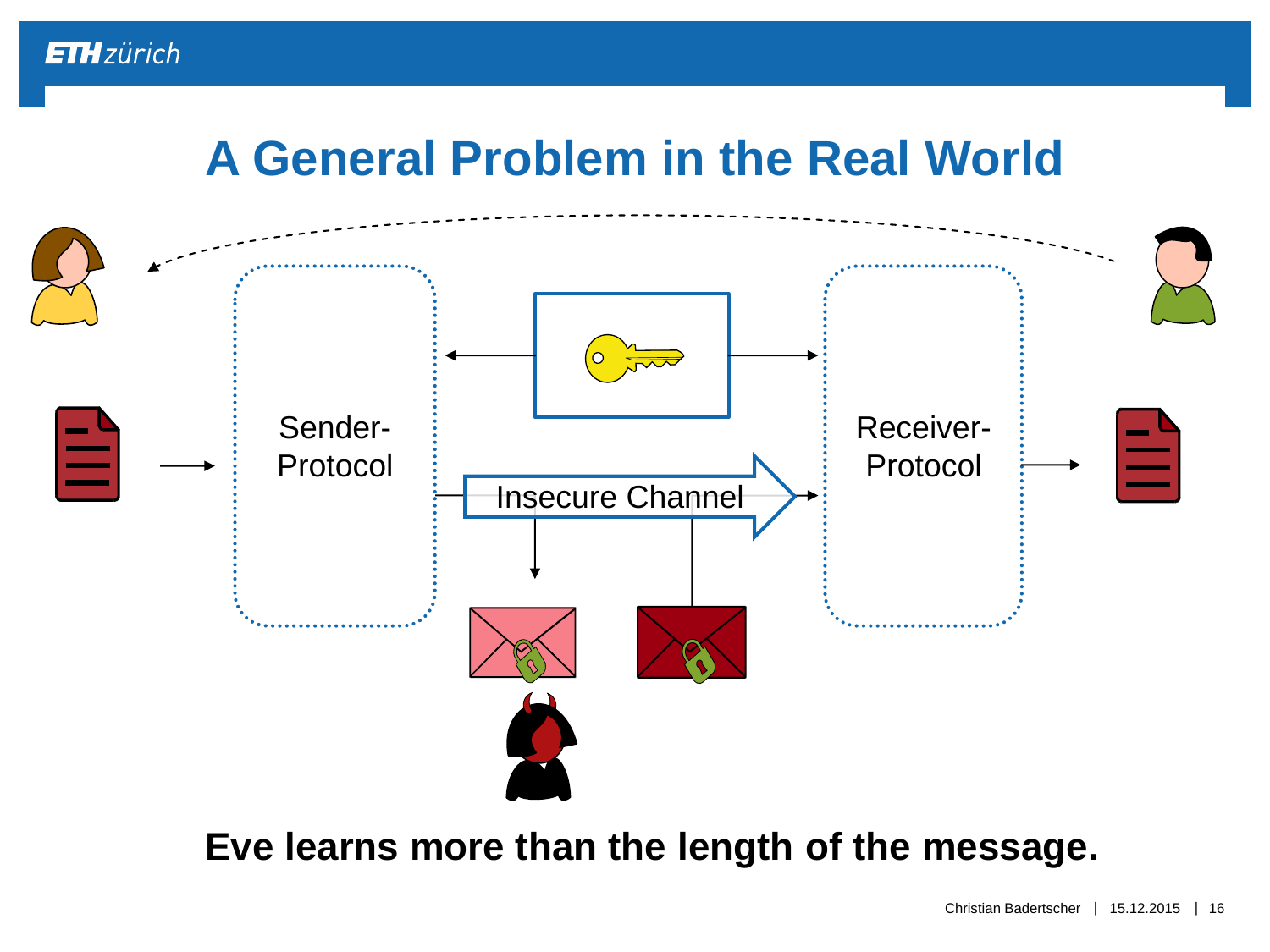

**Observation:** For any correct protocol that maps  $\ell$ -bit messages to  $\ell + \lambda$ -bit ciphertexts (and vice-versa):

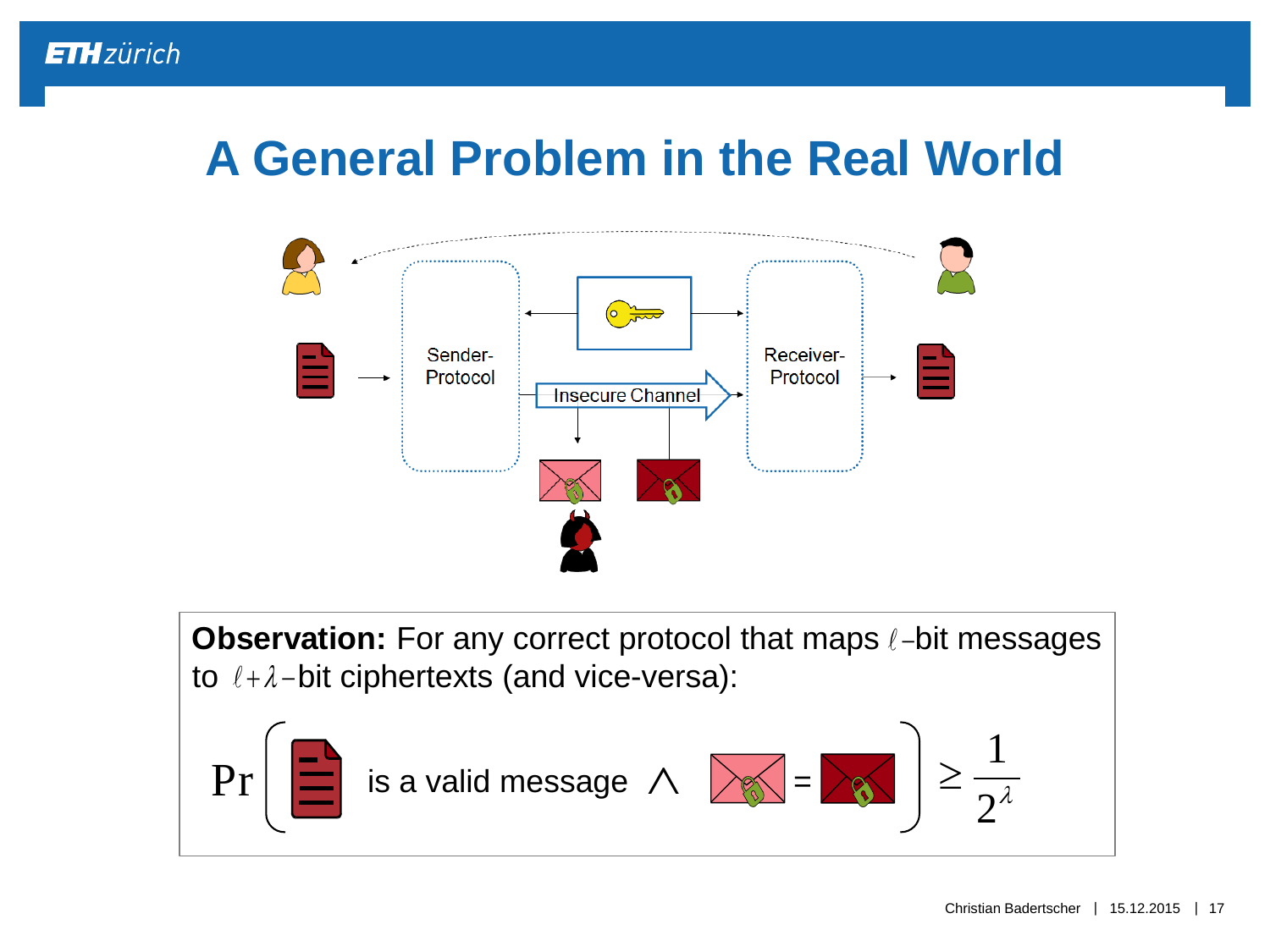

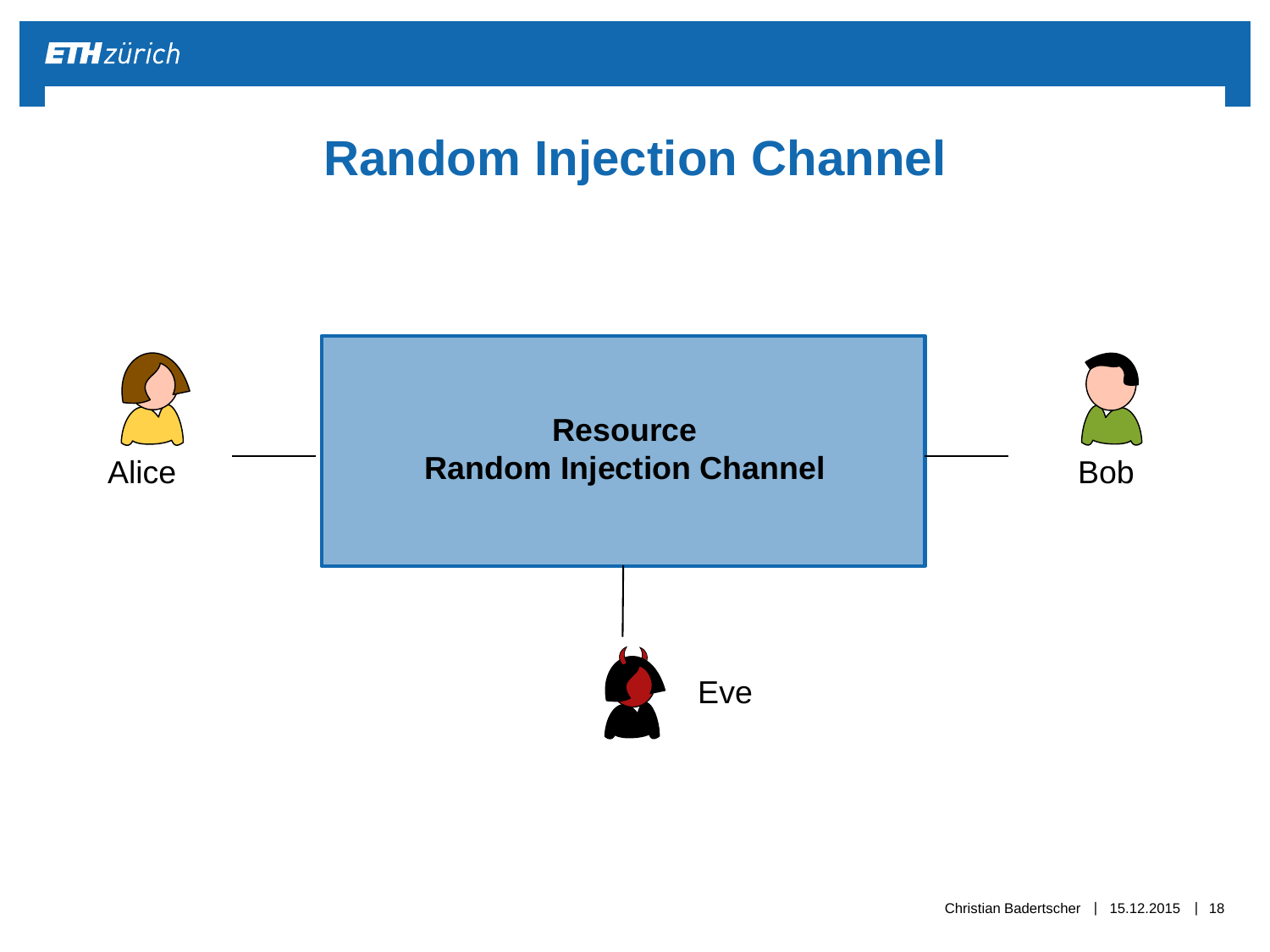

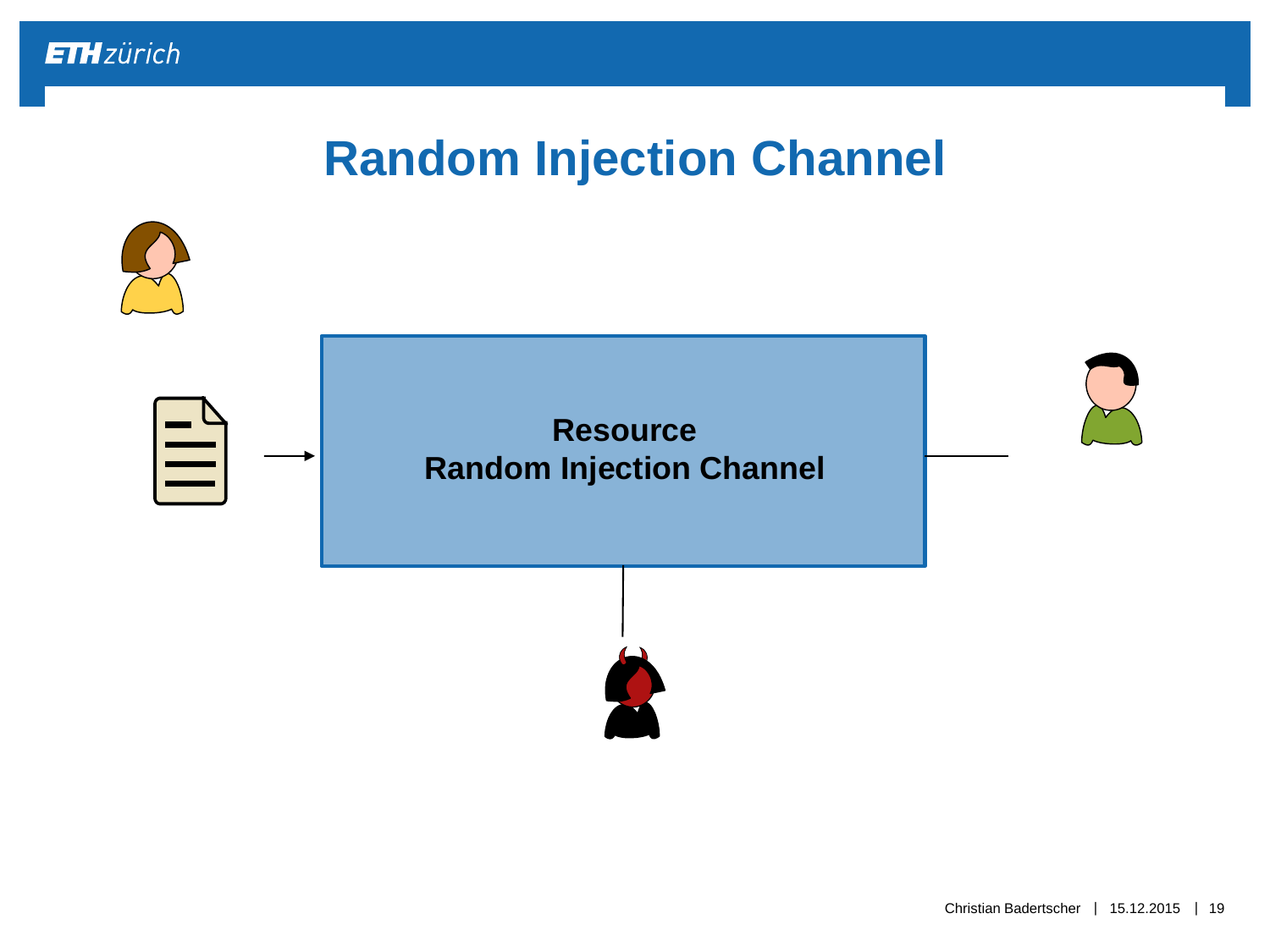

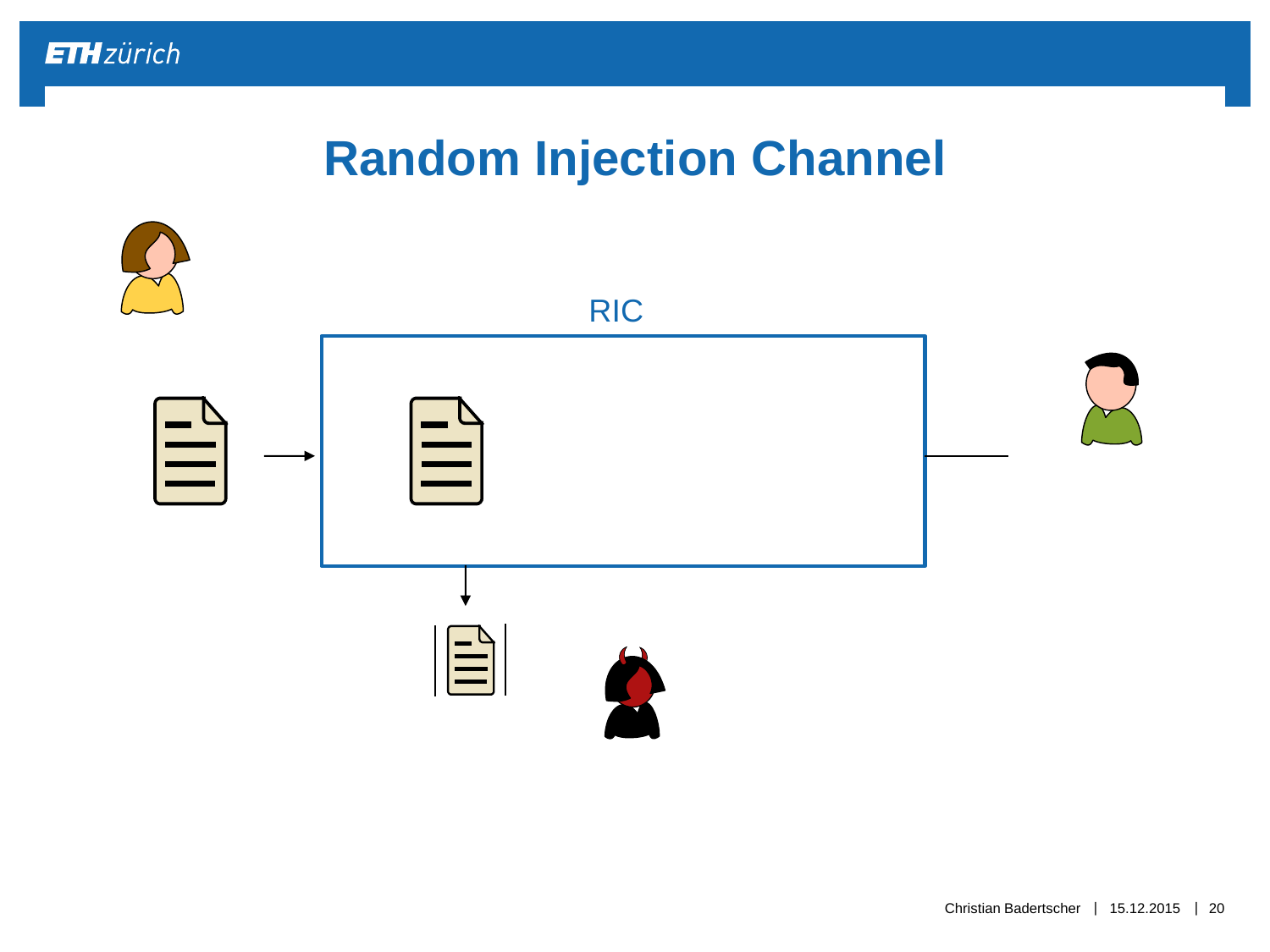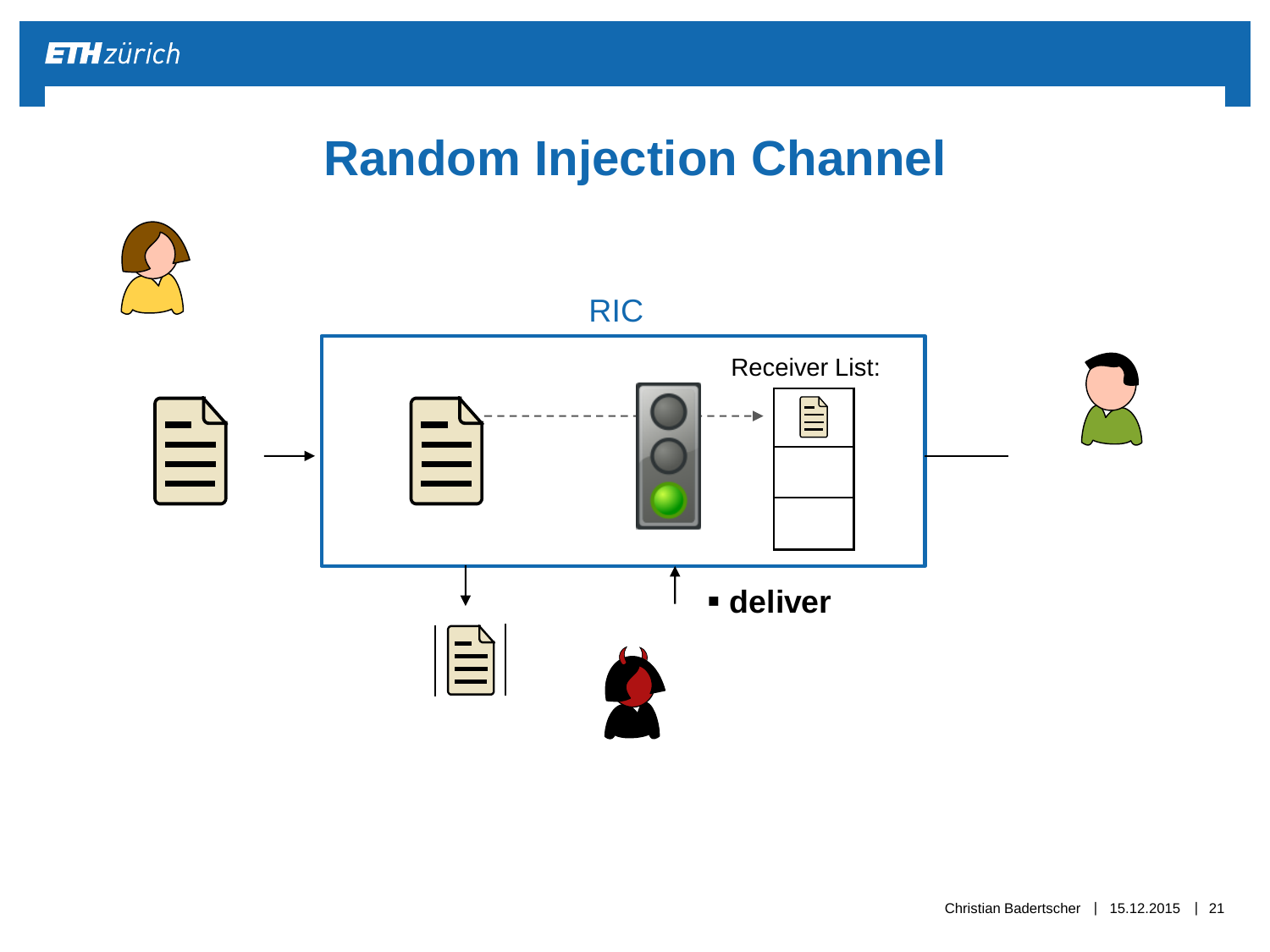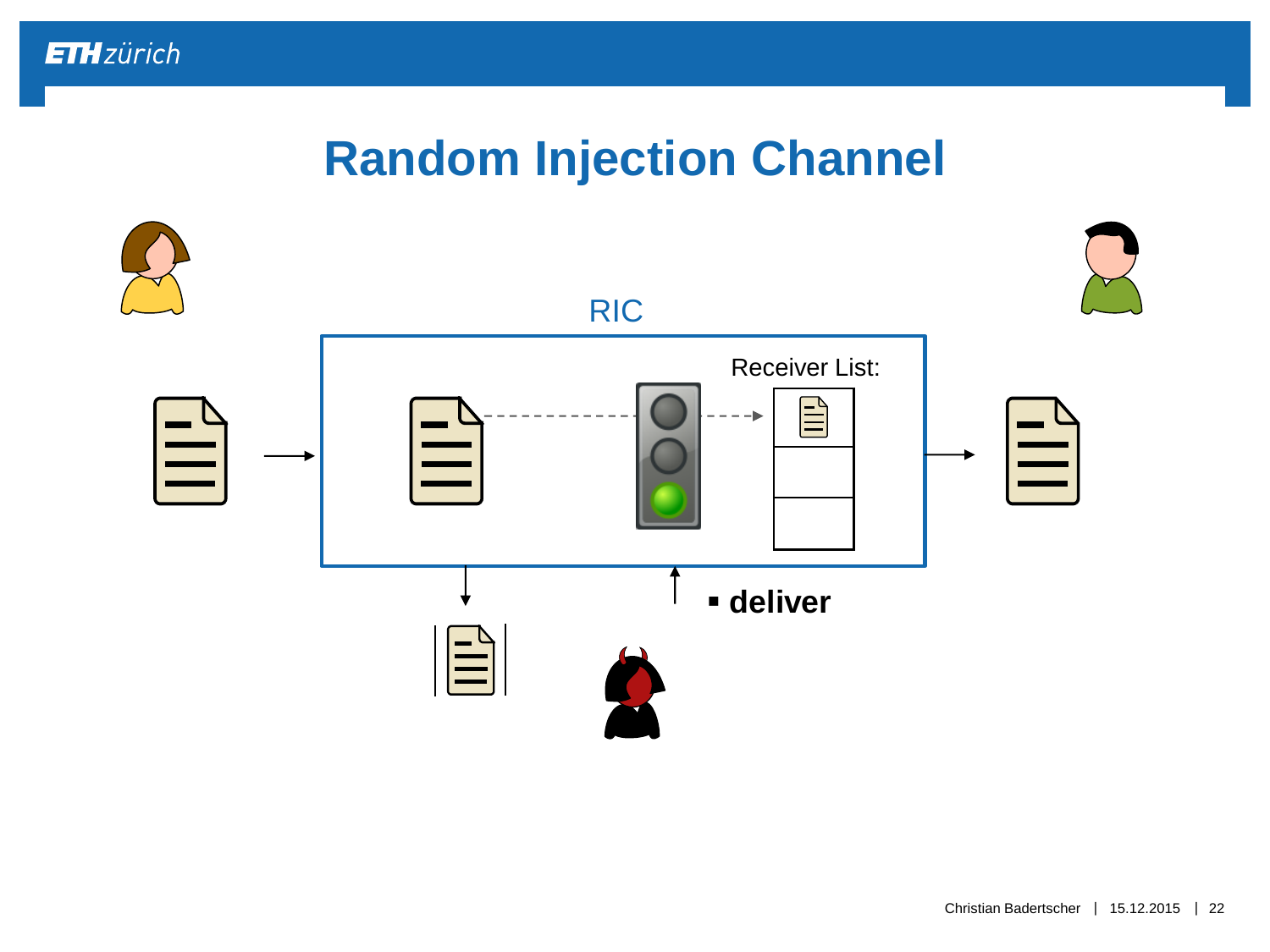# **Random Injection Channel**



#### **The channel is not fully authenticated.**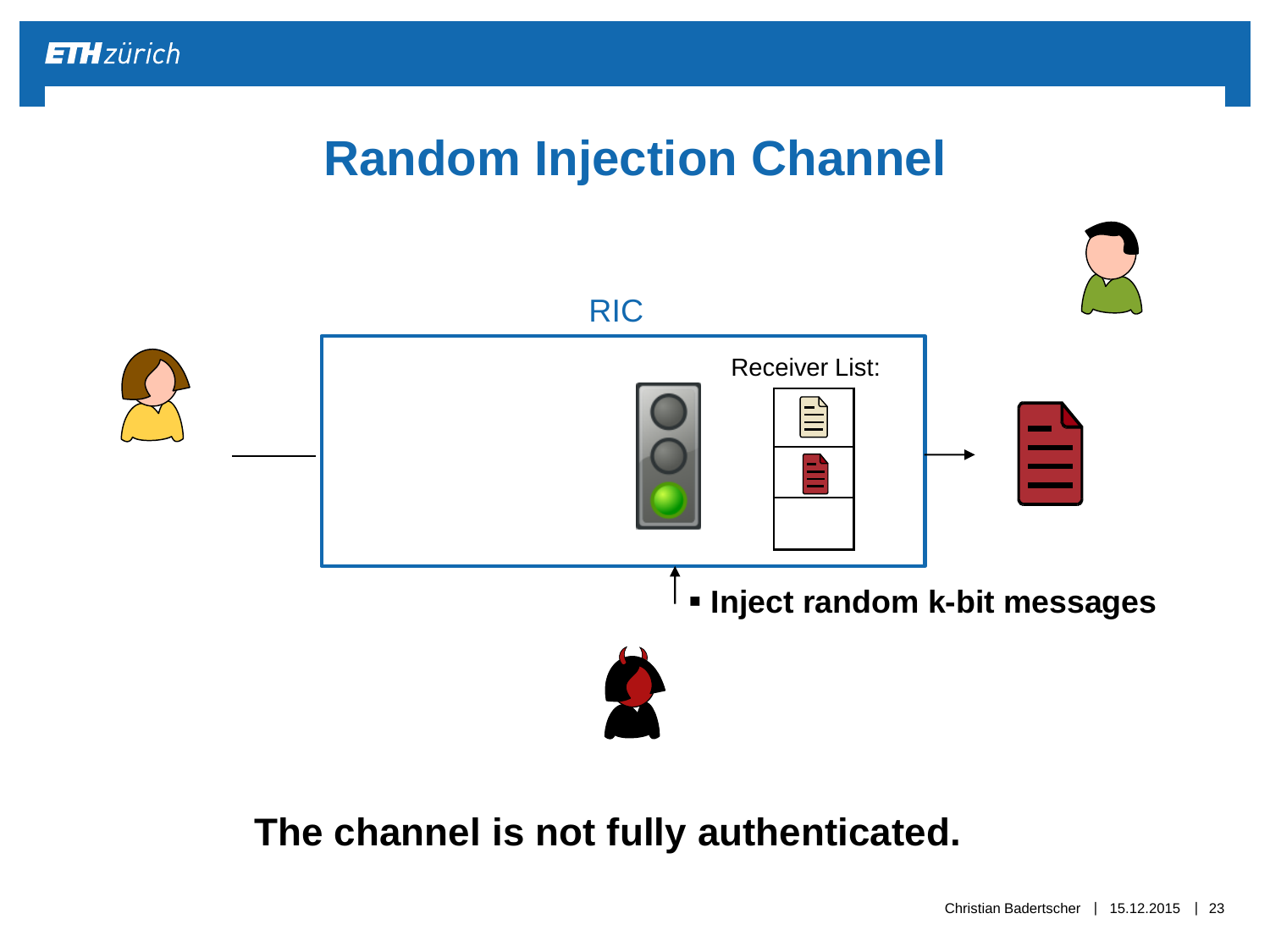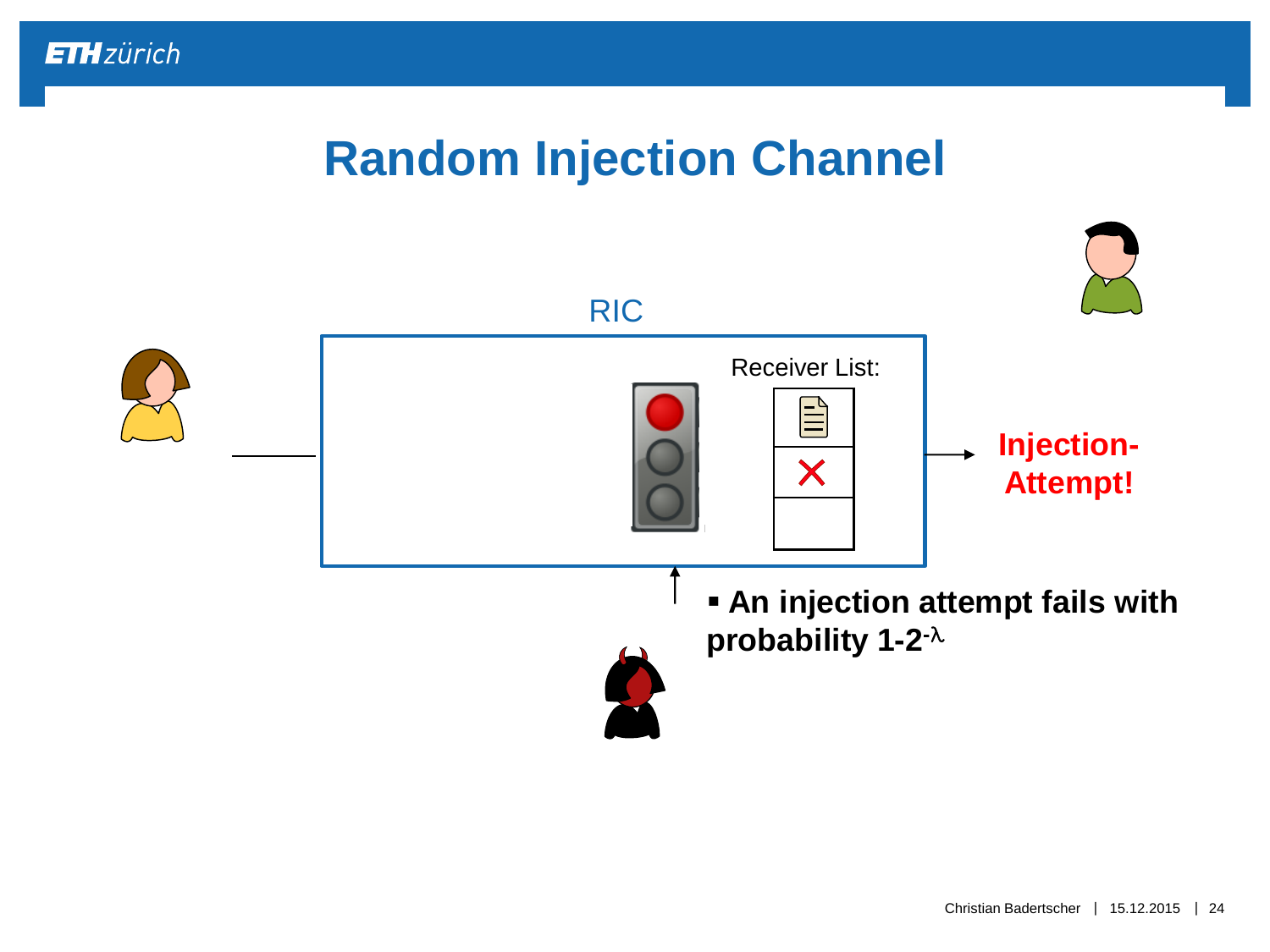

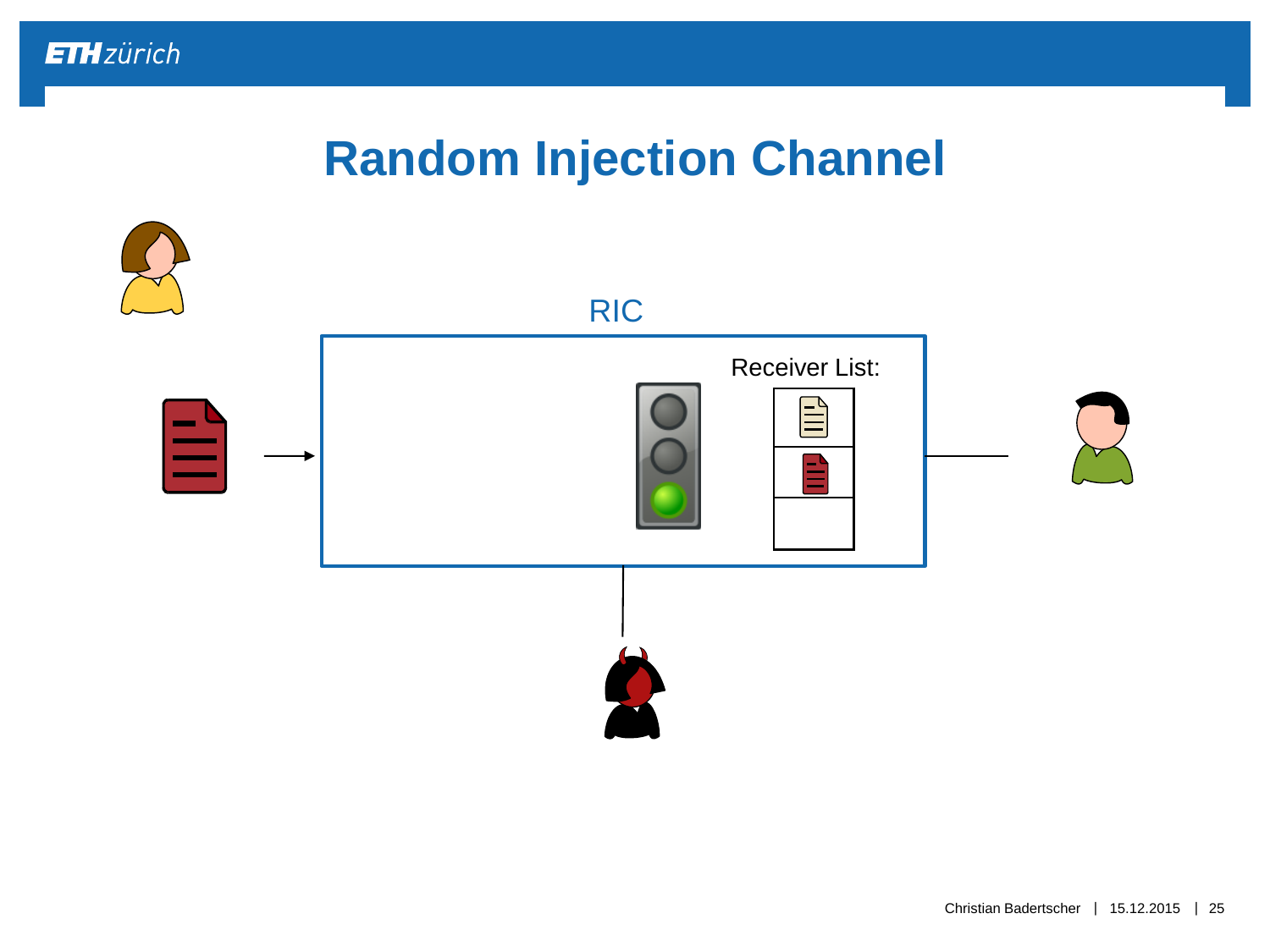

#### **The channel is not fully confidential.**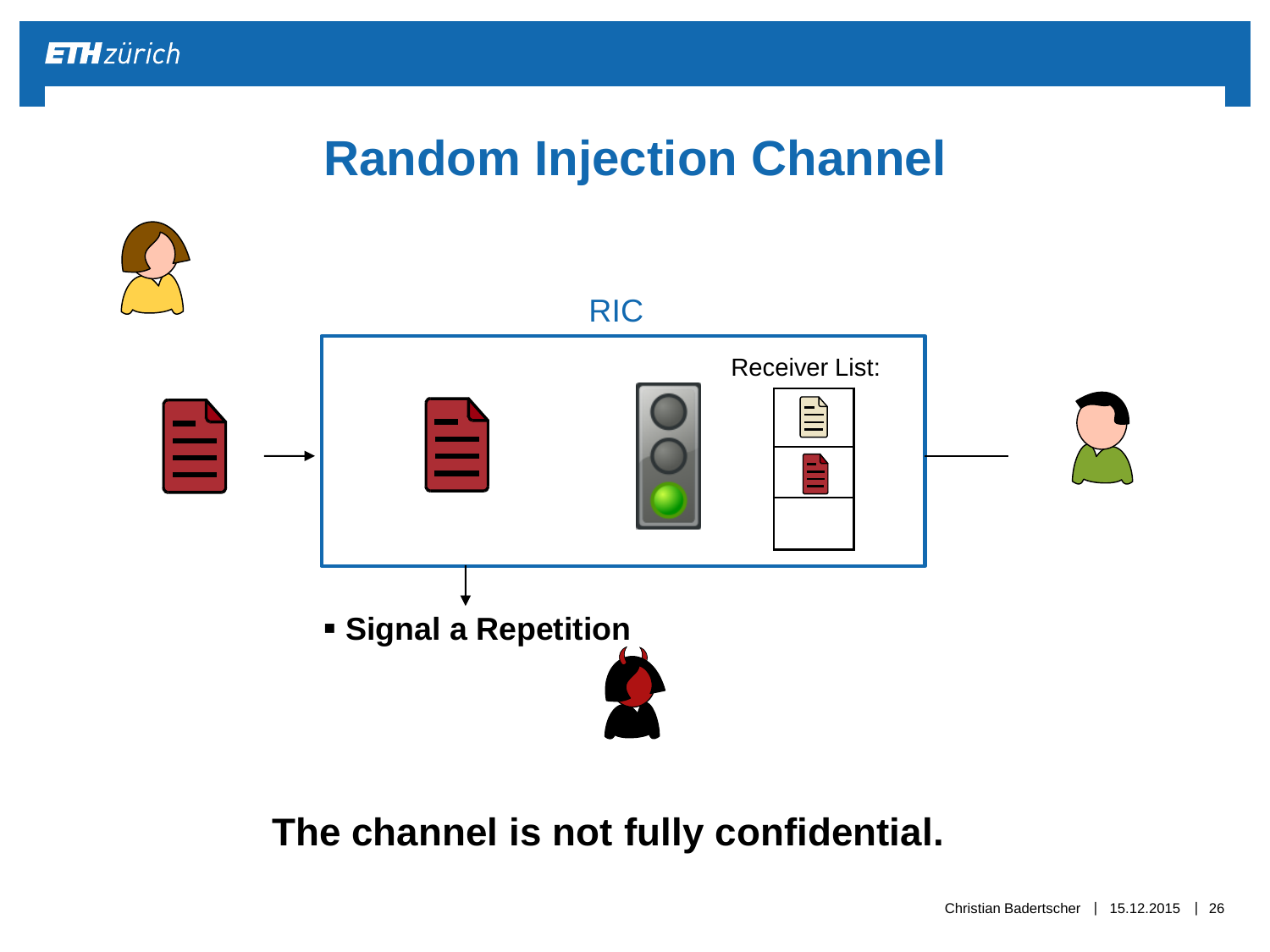

#### **The channel is not fully confidential.**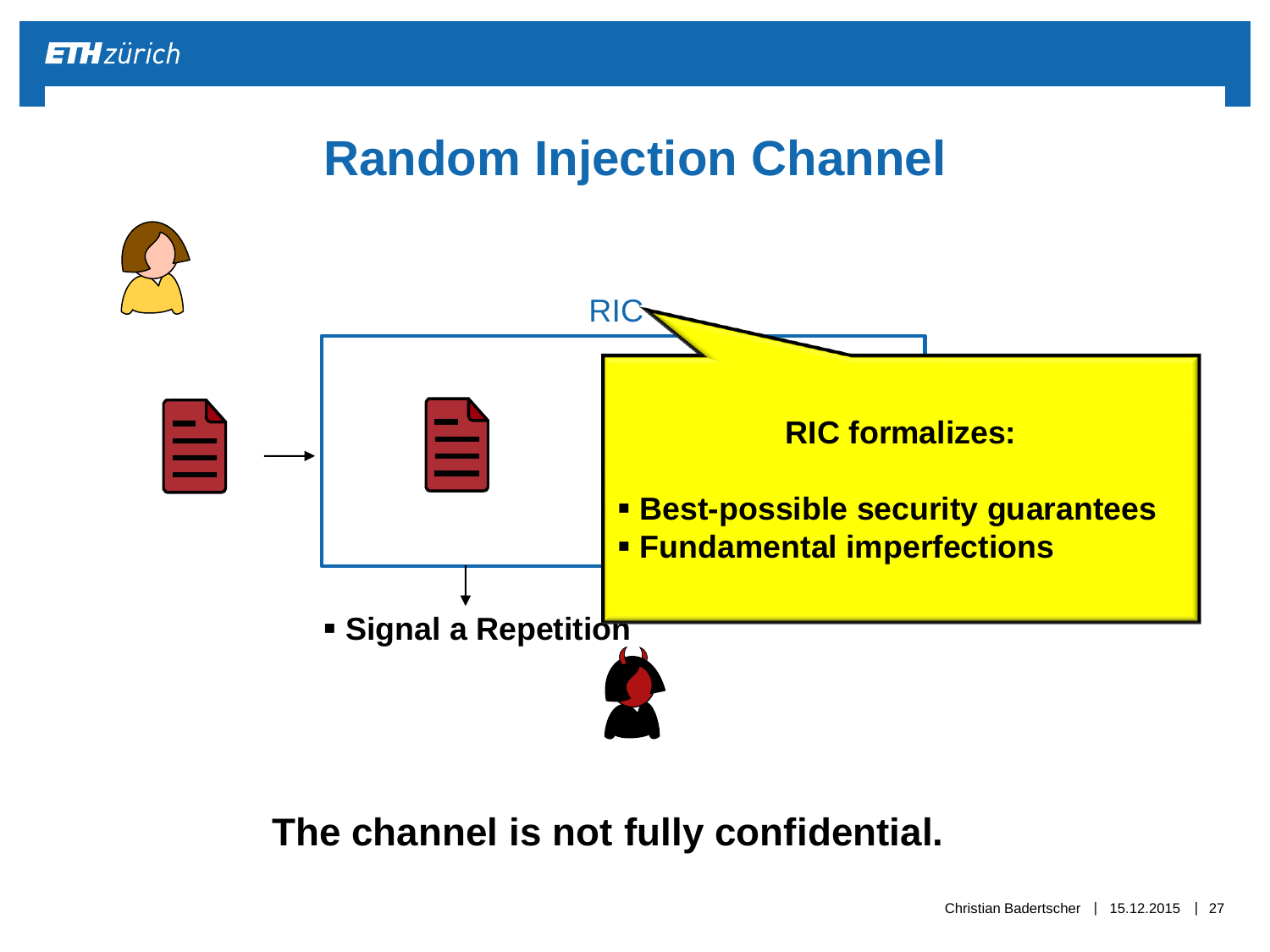# **Roadmap**

 **Fundamental limitations** of protecting communication in the **private key setting**?

**Best schemes** within those limits?

Robust Authenticated-Encryption Schemes [HKR15].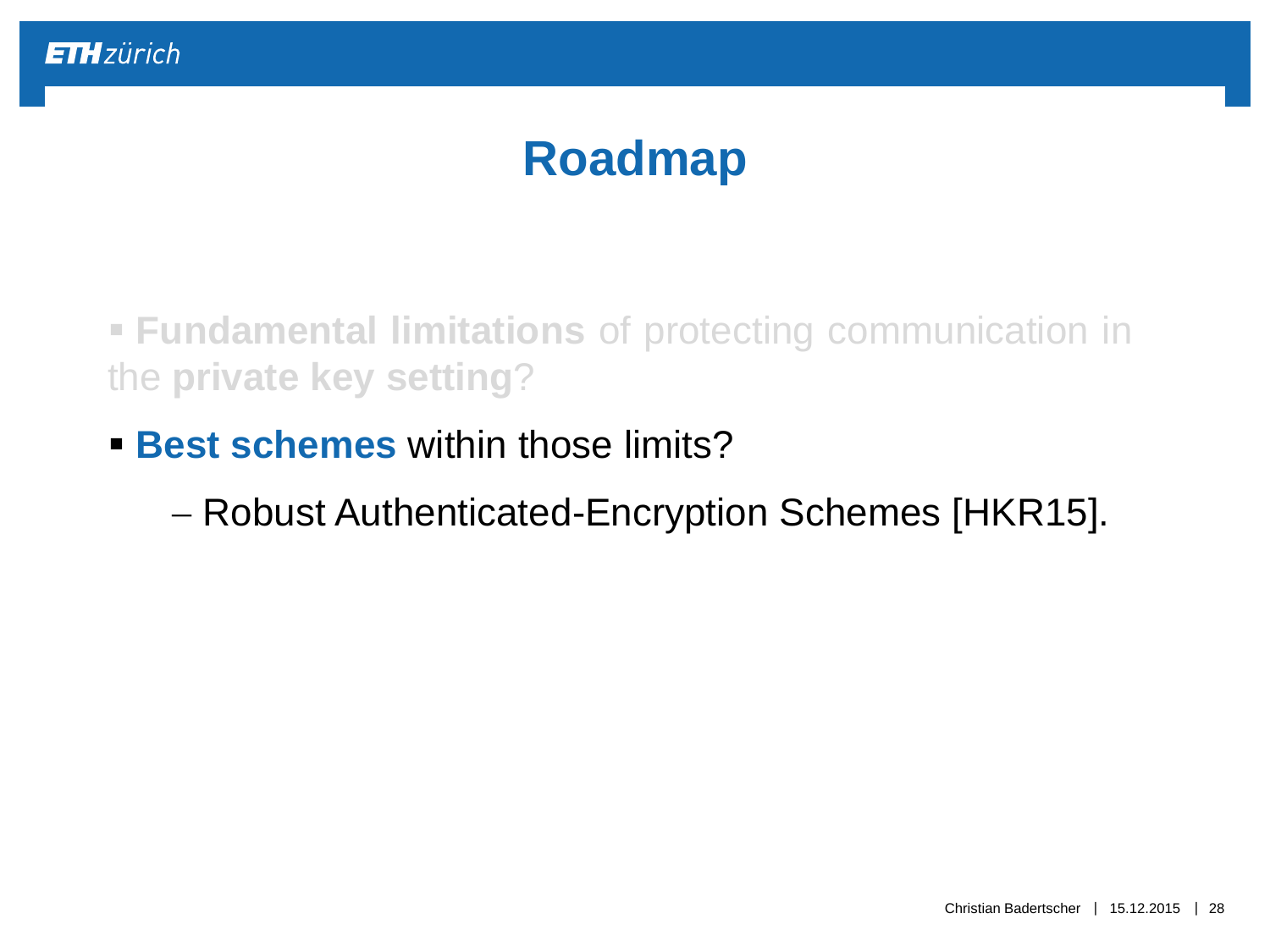# **Robust Authenticated Encryption**

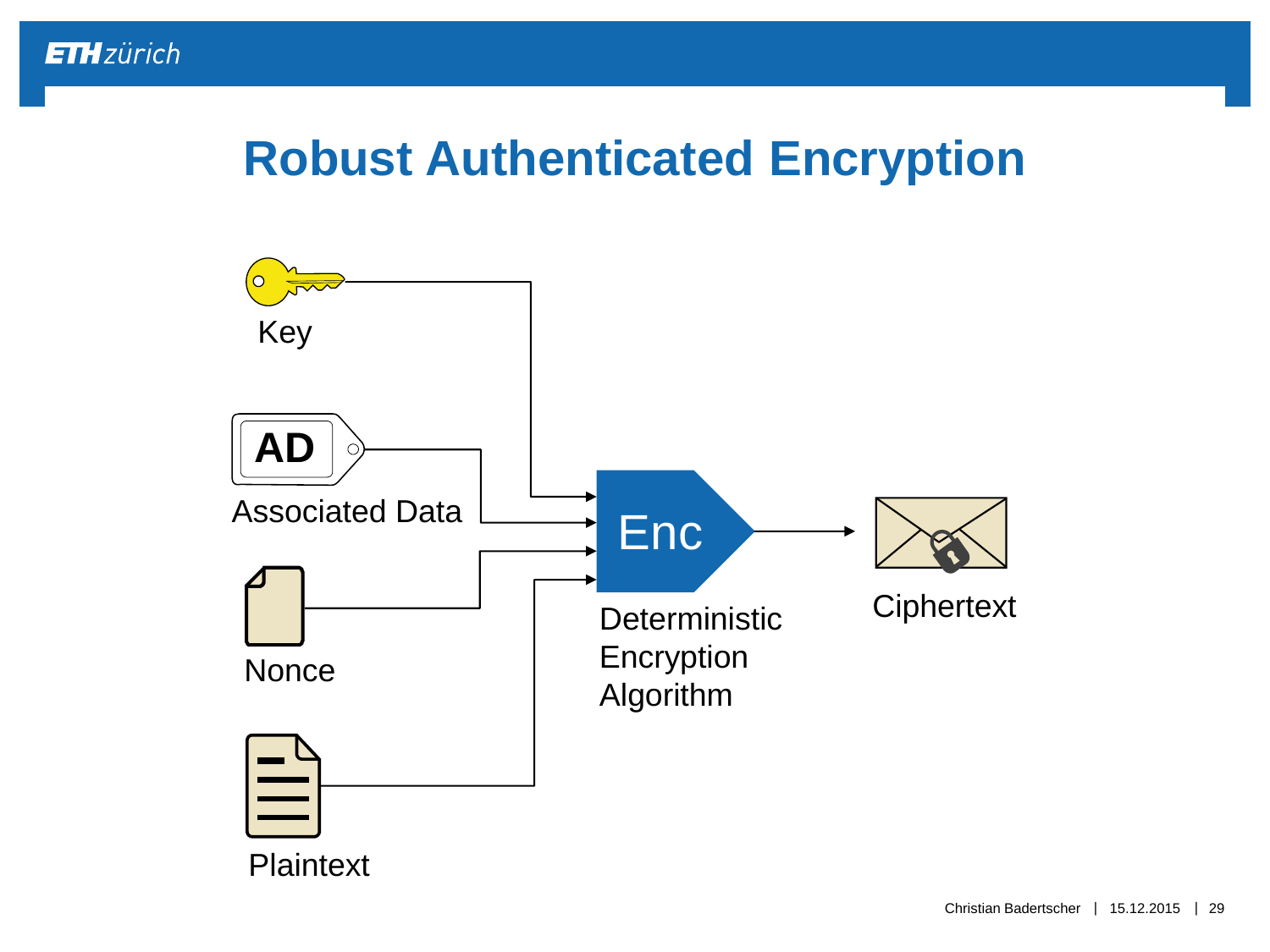### **Robust Authenticated Encryption**

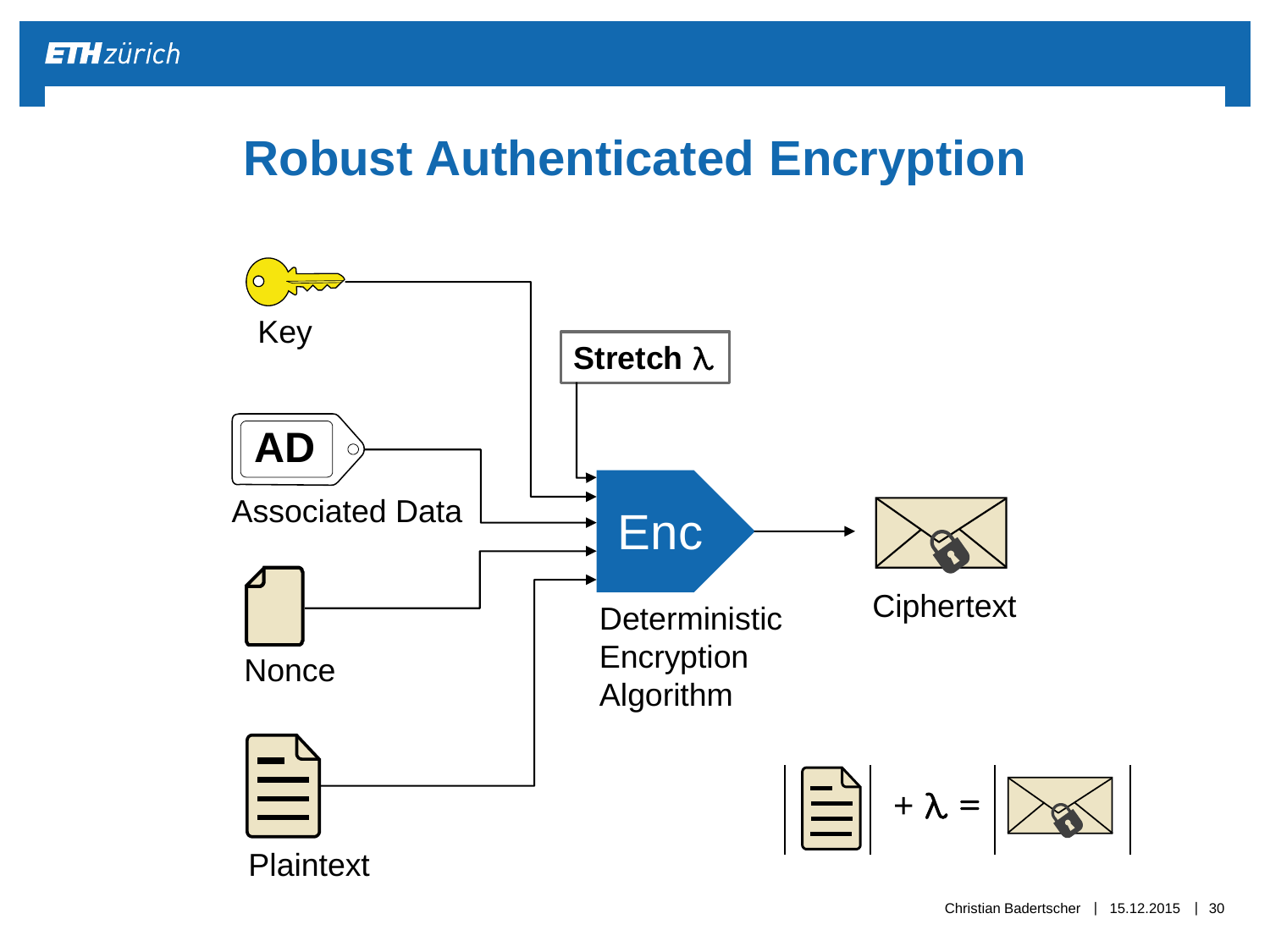### **Robust Authenticated Encryption**

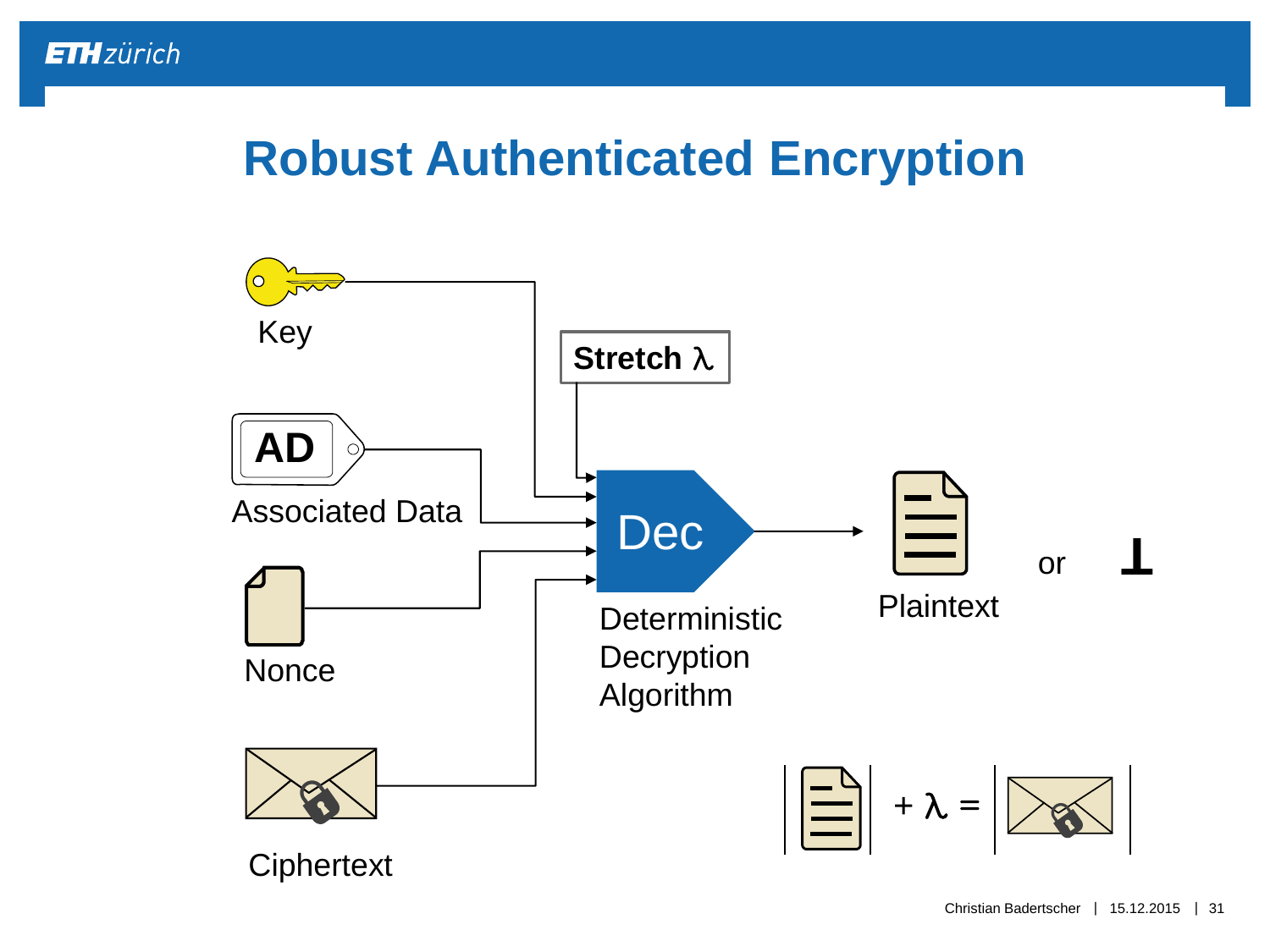### **Security of RAE – The idea**

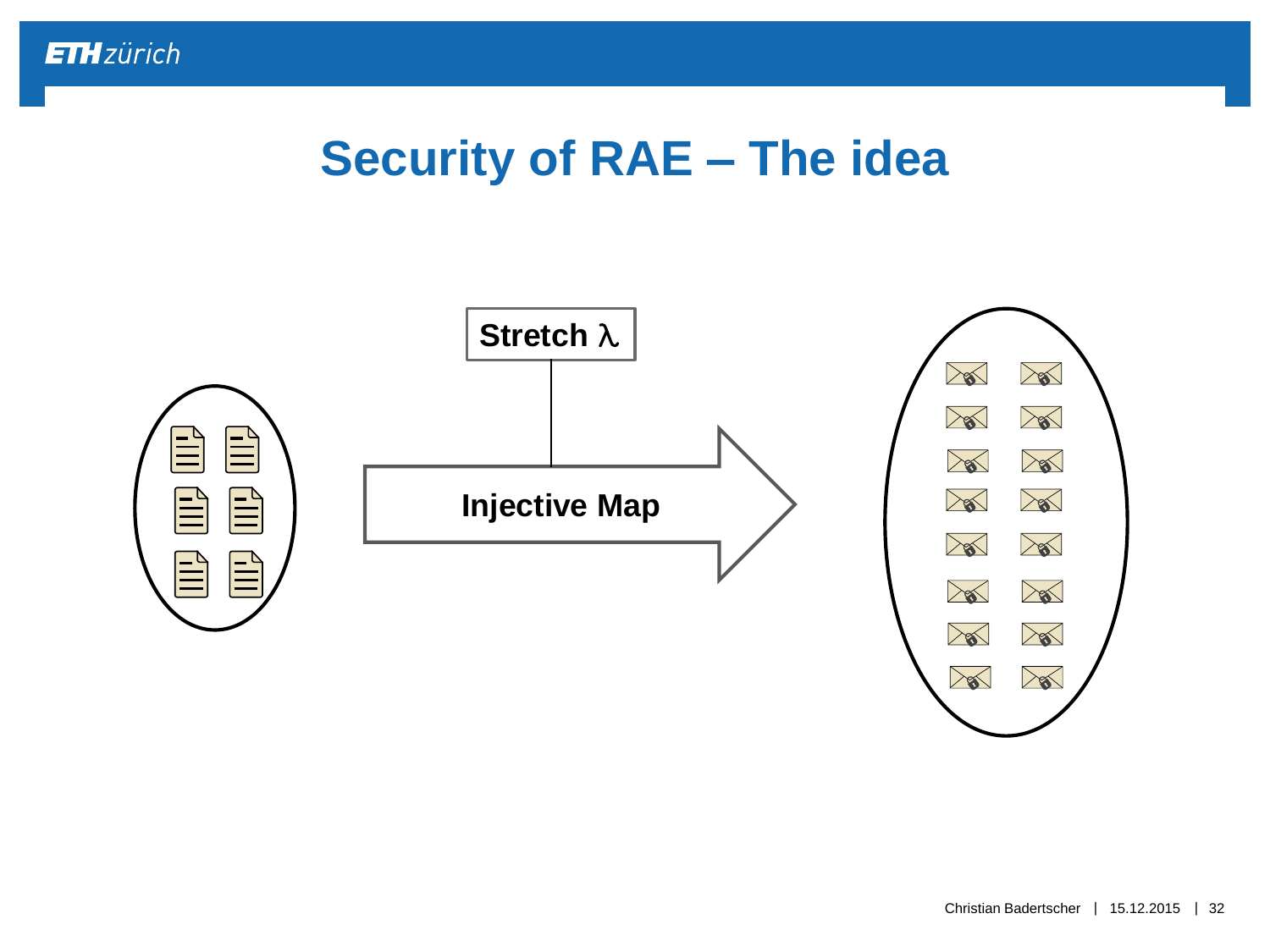### **Security of RAE – The idea**

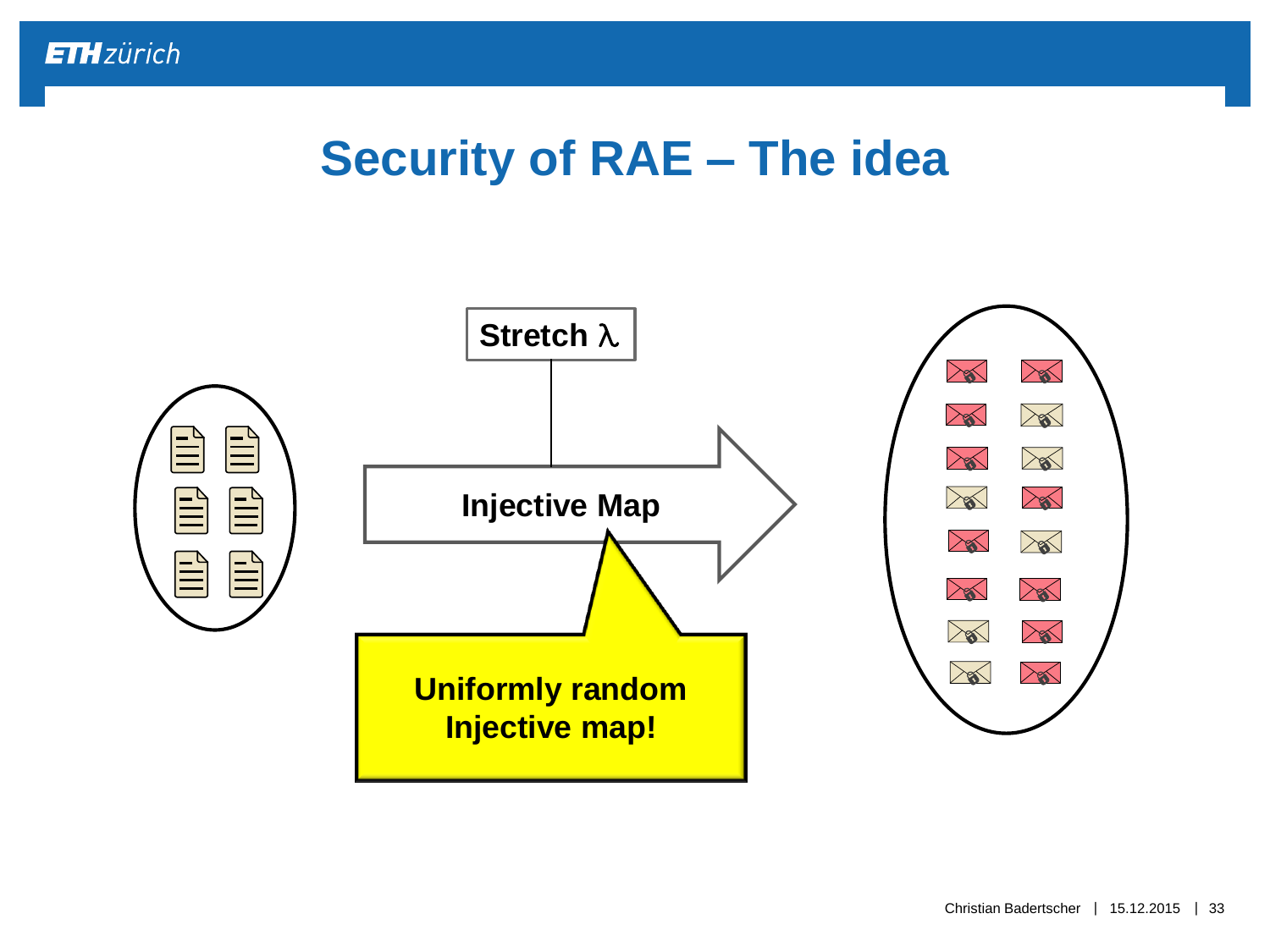

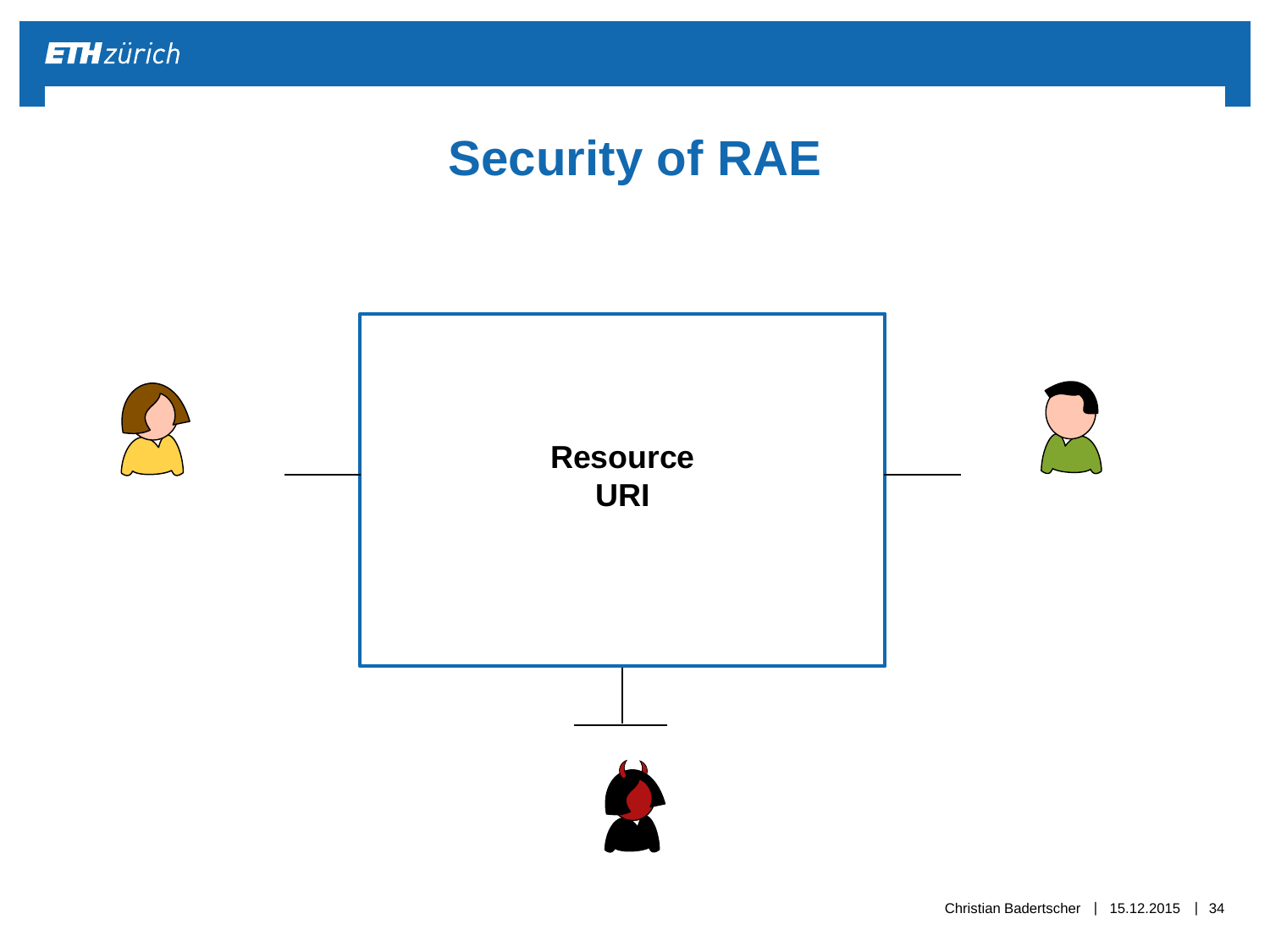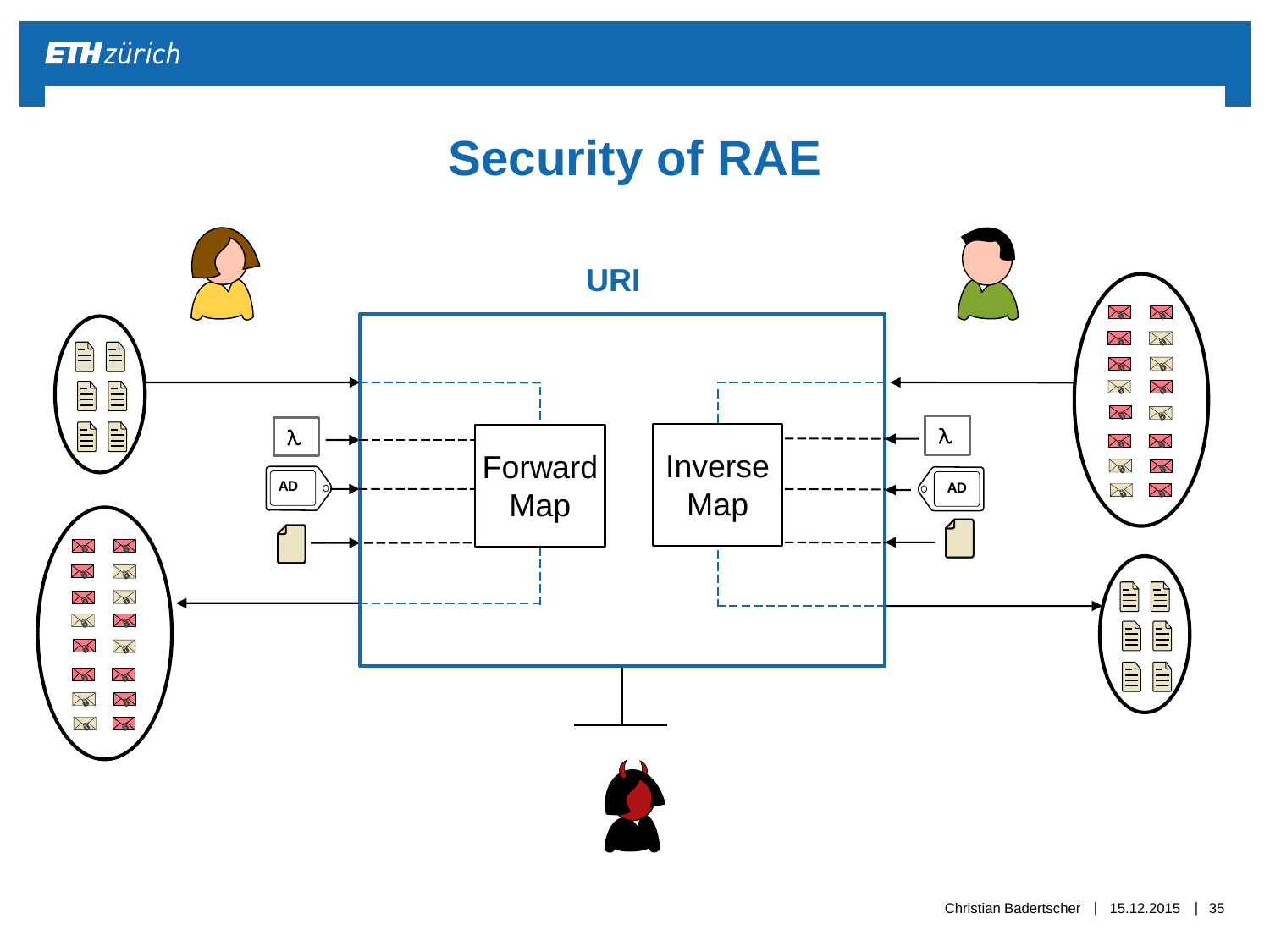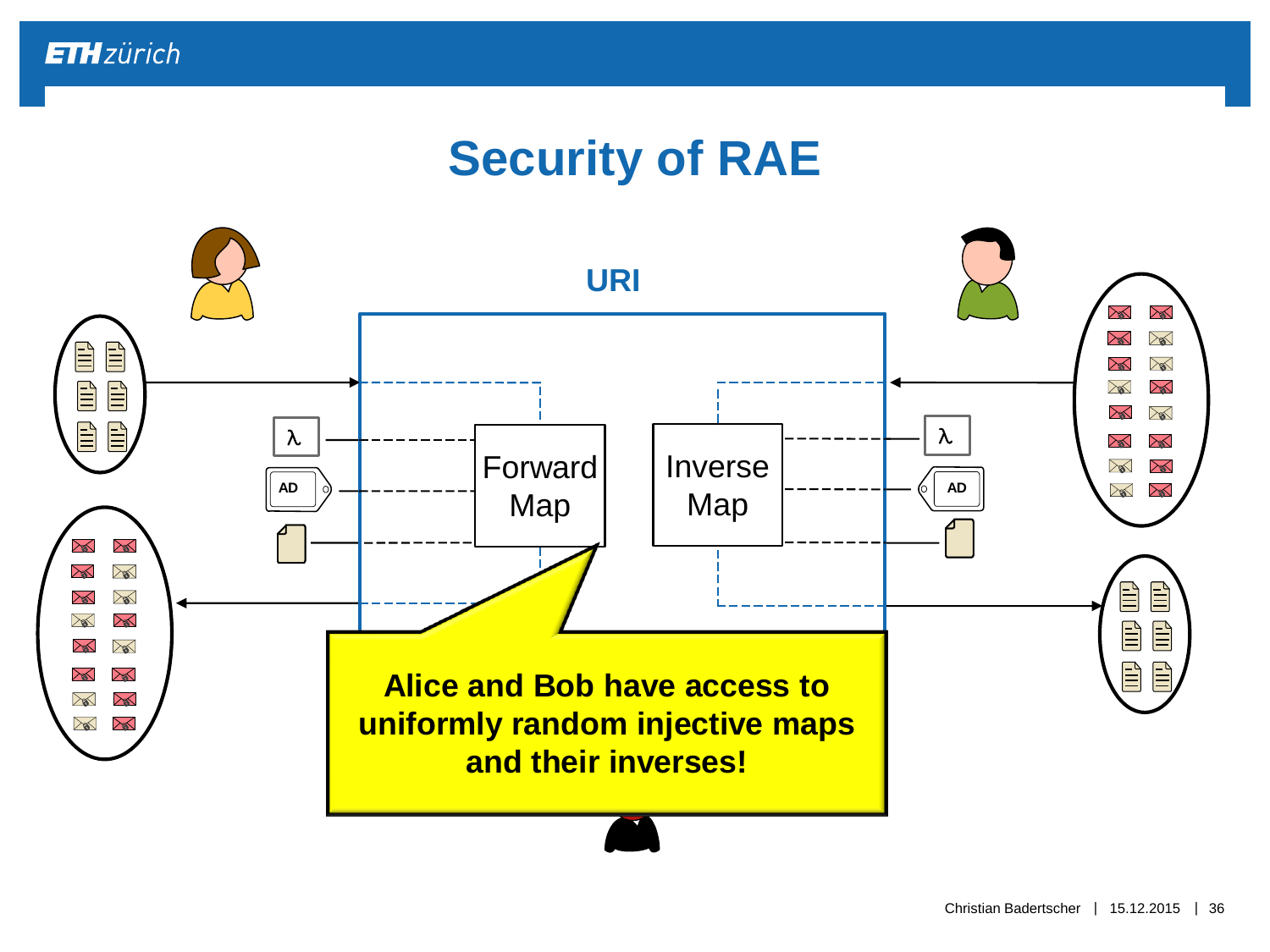

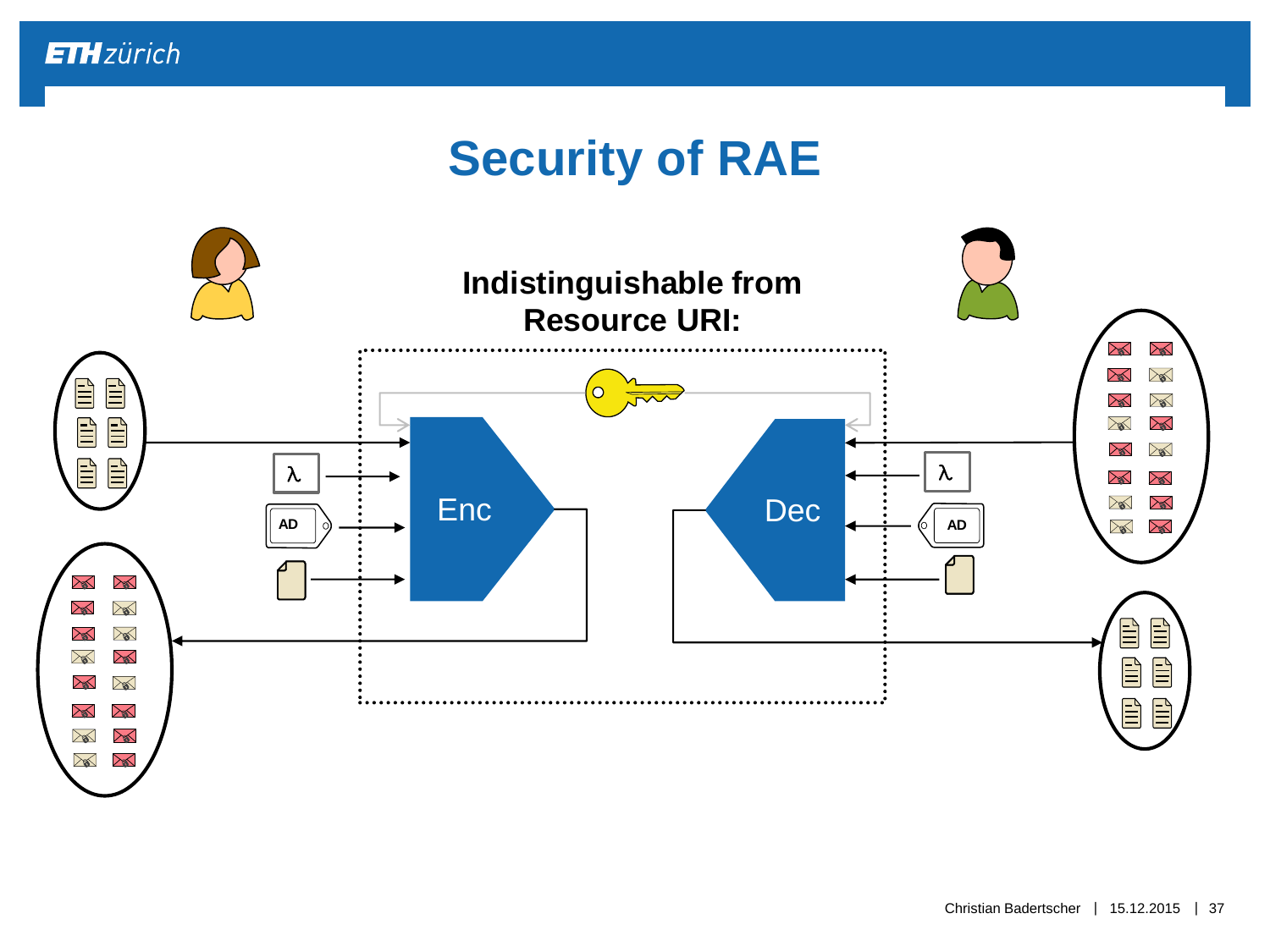The construction notion of constructive cryptography [MR11, Mau11]:

**The real world: The idealized world:**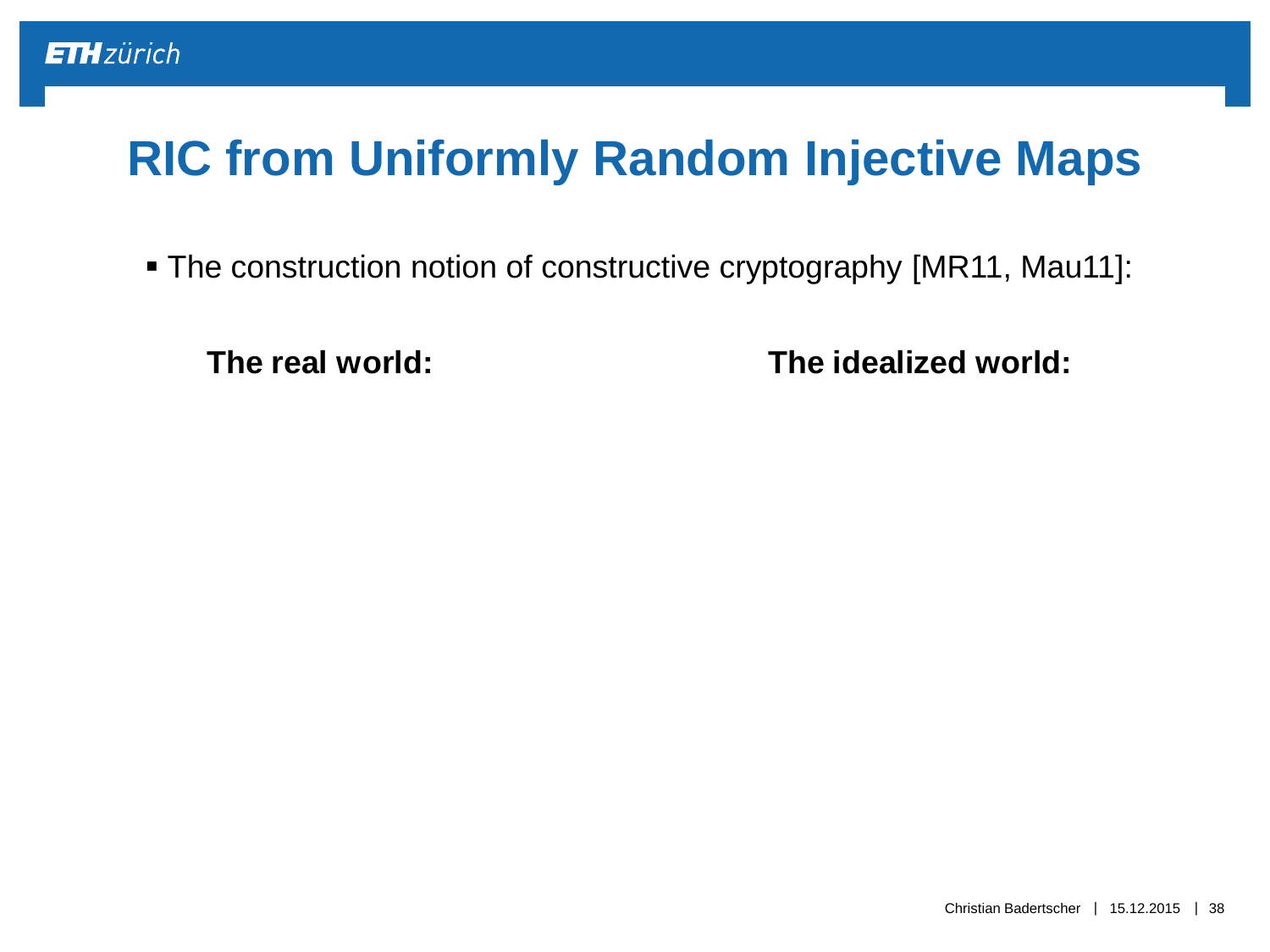The construction notion of constructive cryptography [MR11, Mau11]:

**The real world:**

**The idealized world:**

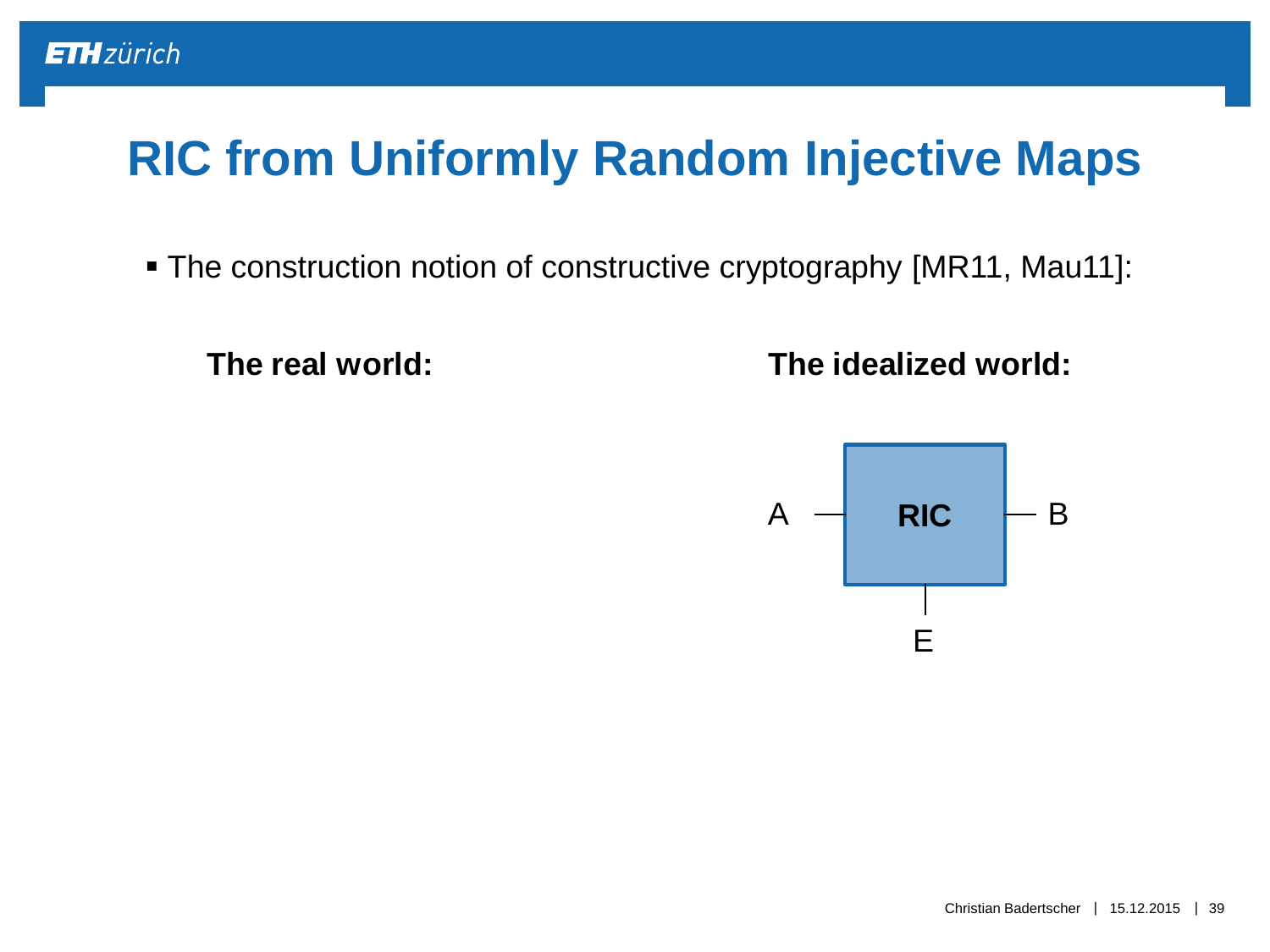The construction notion of constructive cryptography [MR11, Mau11]:

**The real world:**

**ETH**zürich

**The idealized world:**



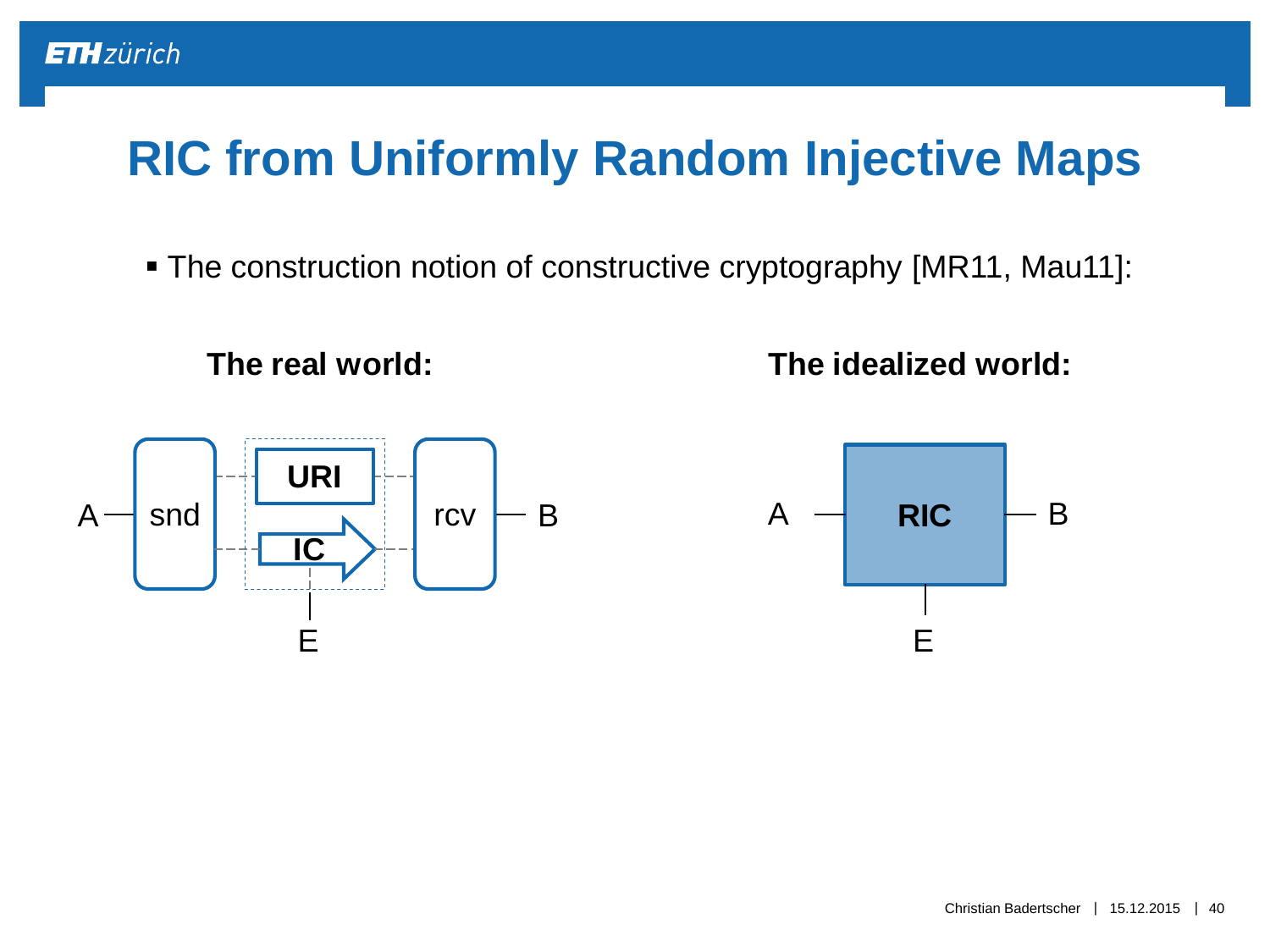The construction notion of constructive cryptography [MR11, Mau11]:

**The real world:**

**ETH**zürich

**The idealized world:**

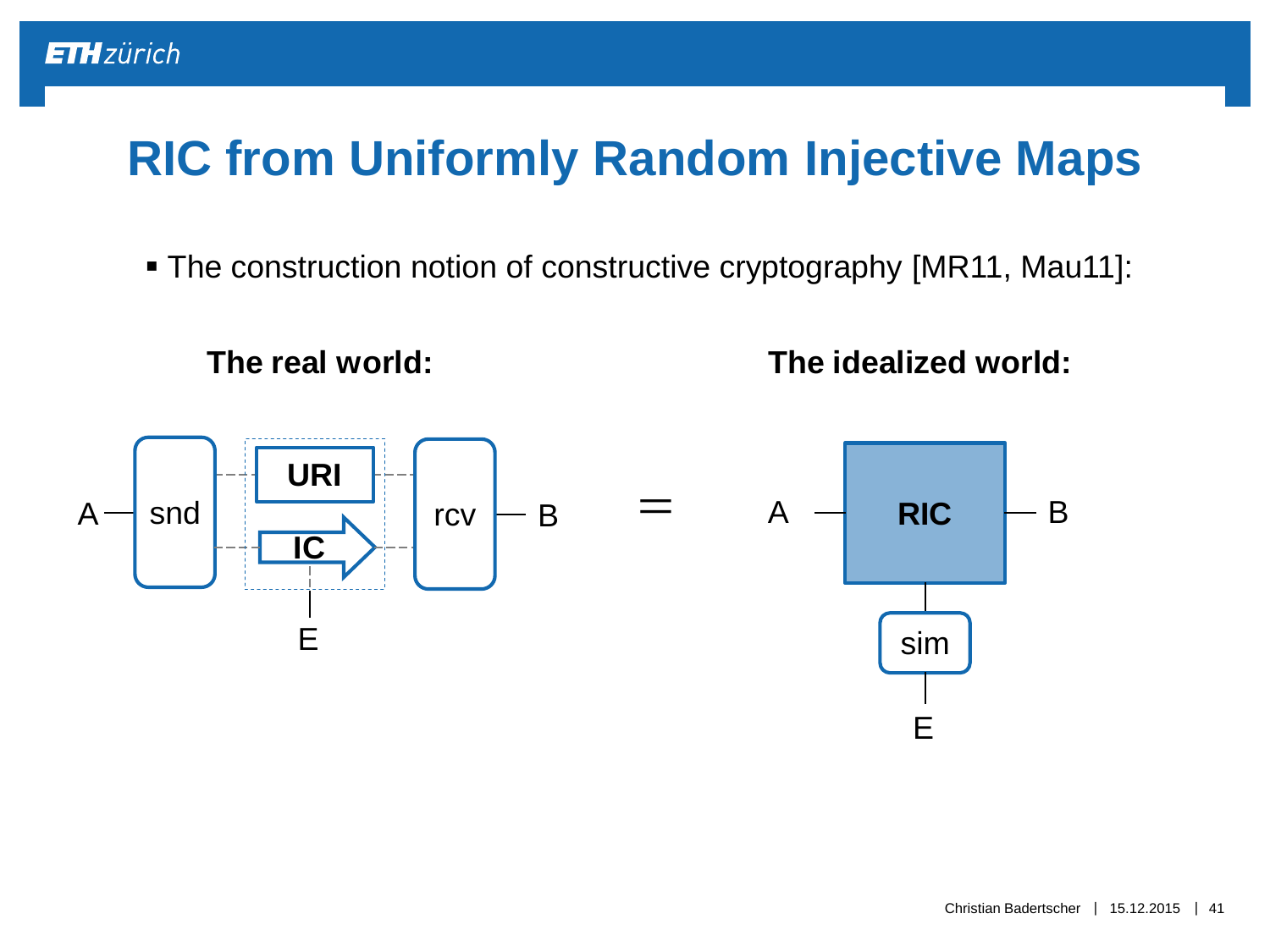The construction notion of constructive cryptography [MR11, Mau11]:



**ETH**zürich

**The idealized world:**

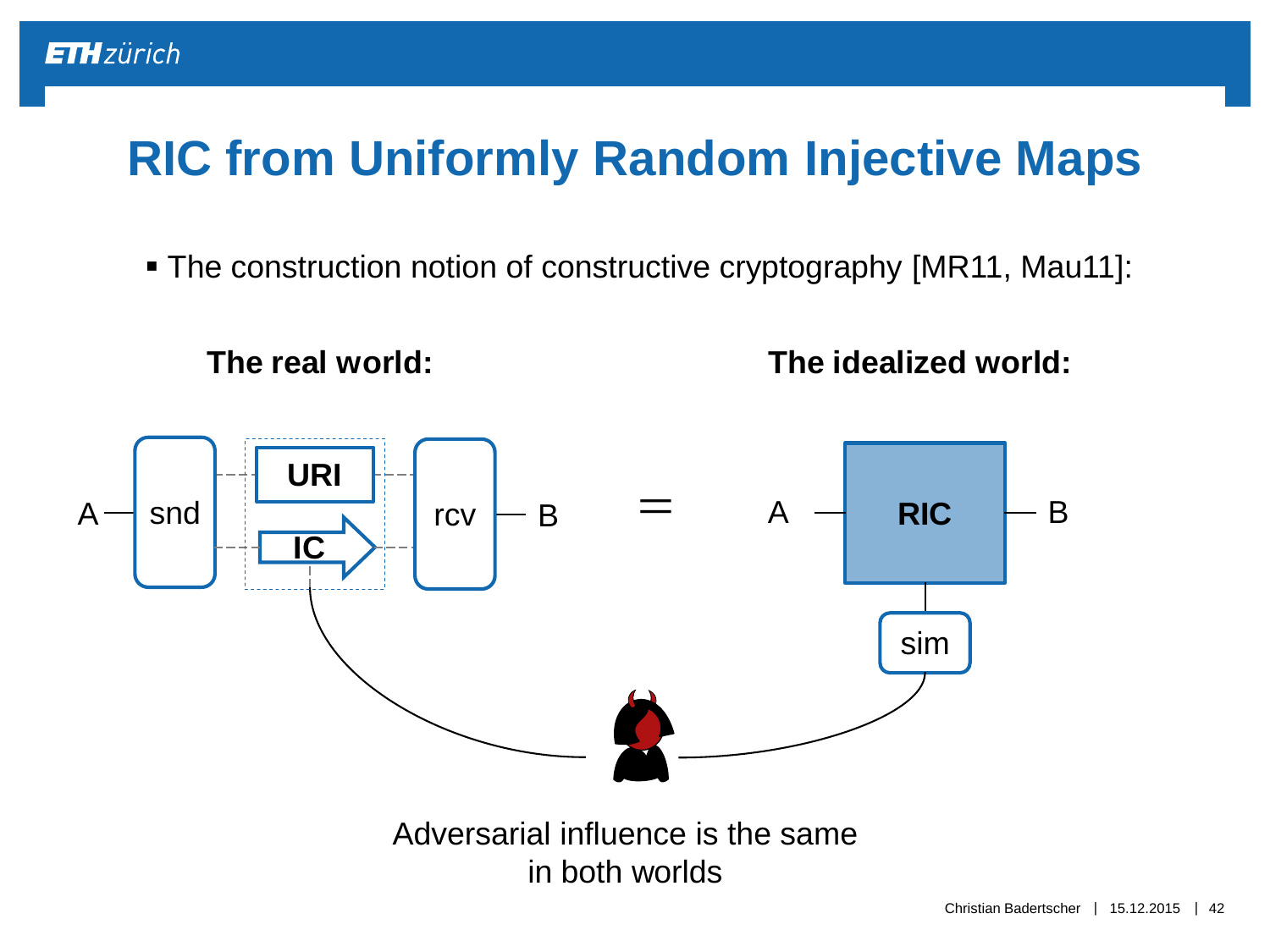

### **RIC: Corollaries**

1.) For large ciphertext expansion, all bad events "vanish":

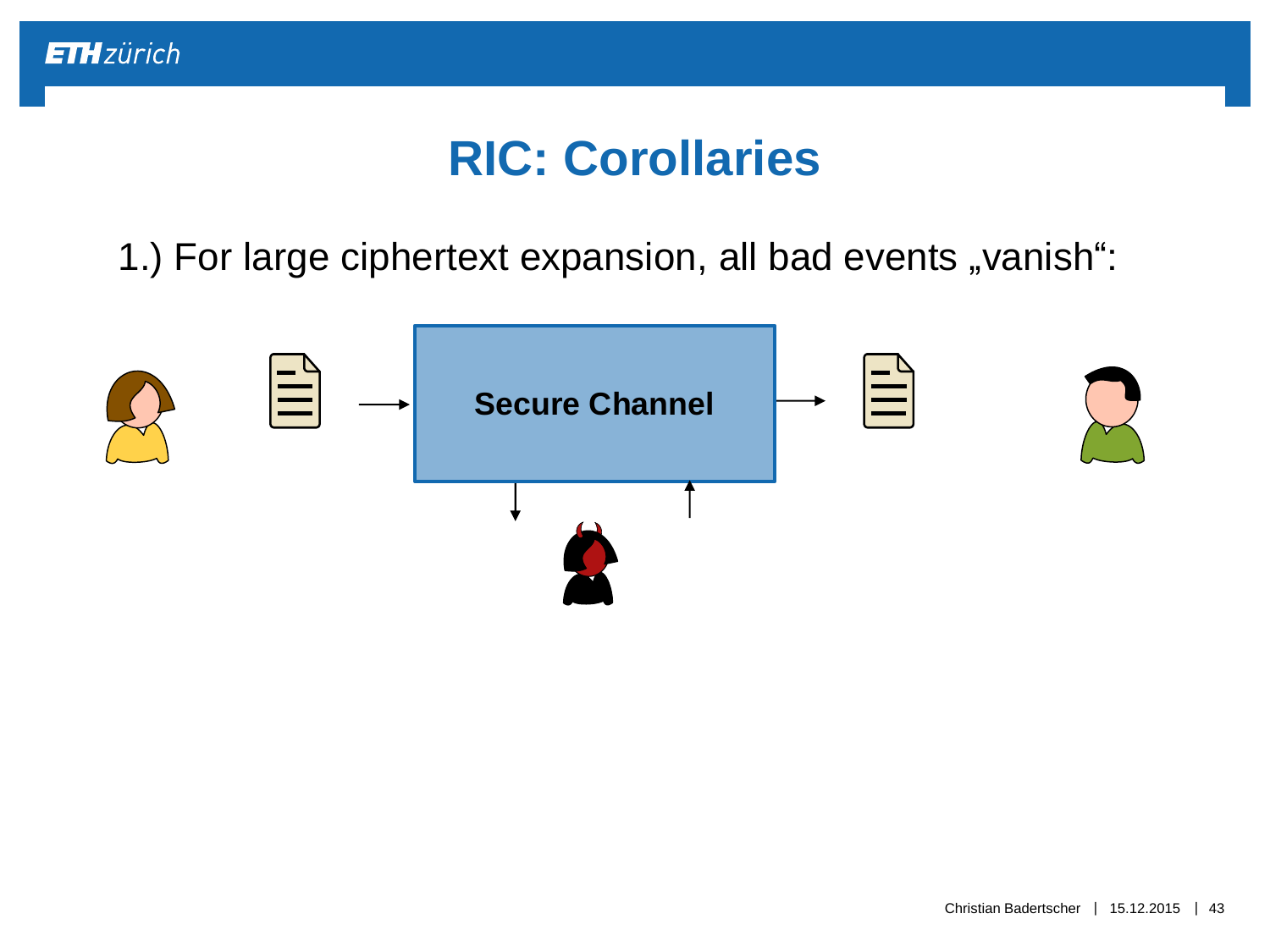

### **RIC: Corollaries**

1.) For large ciphertext expansion, all bad events "vanish":

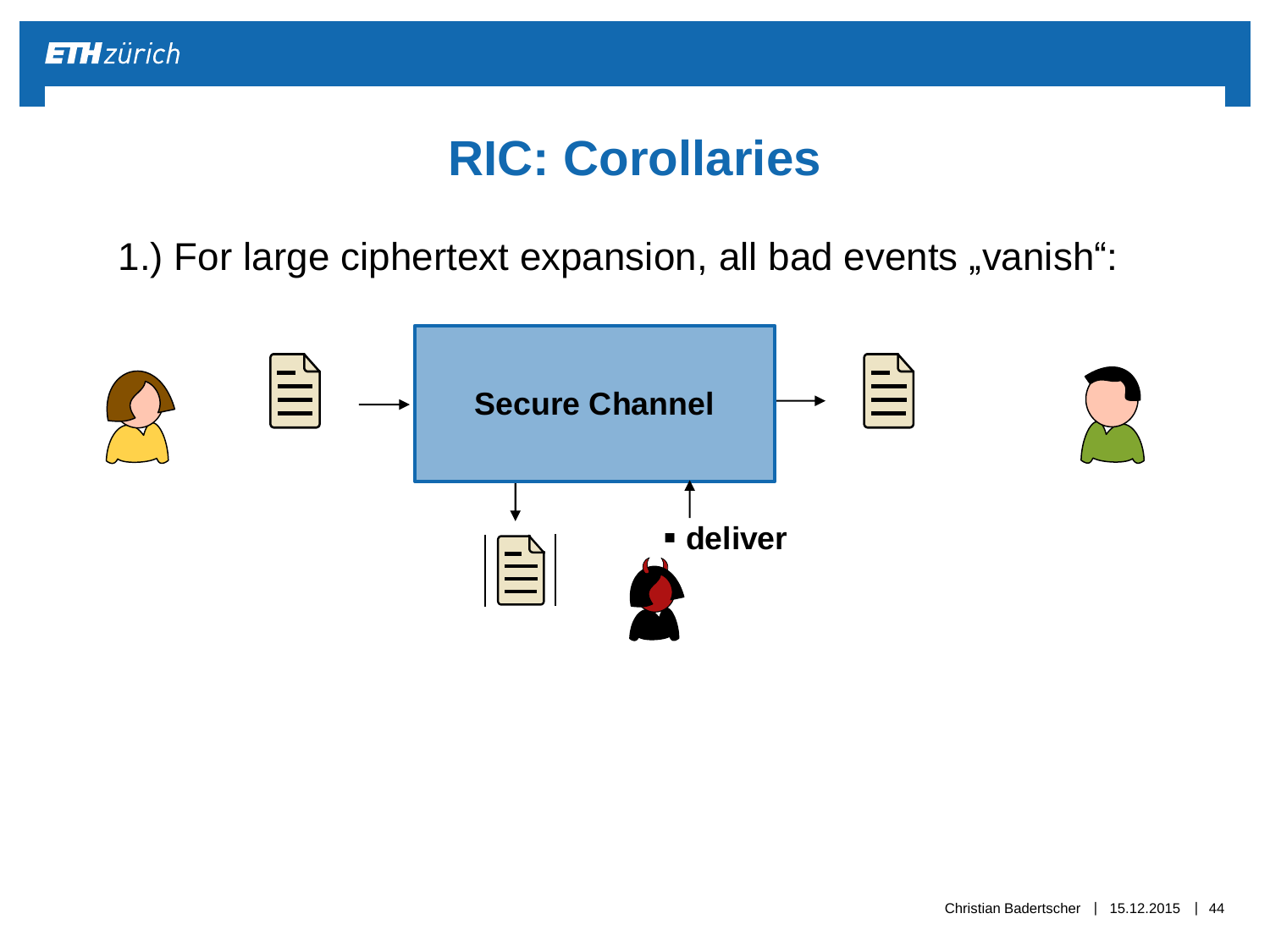

# **RIC: Corollaries**

1.) For large ciphertext expansion, all bad events "vanish":



2.) Checking redundancy in messages increases authenticity.



Our proof directly implies the validity of the corresponding claim in [HKR15].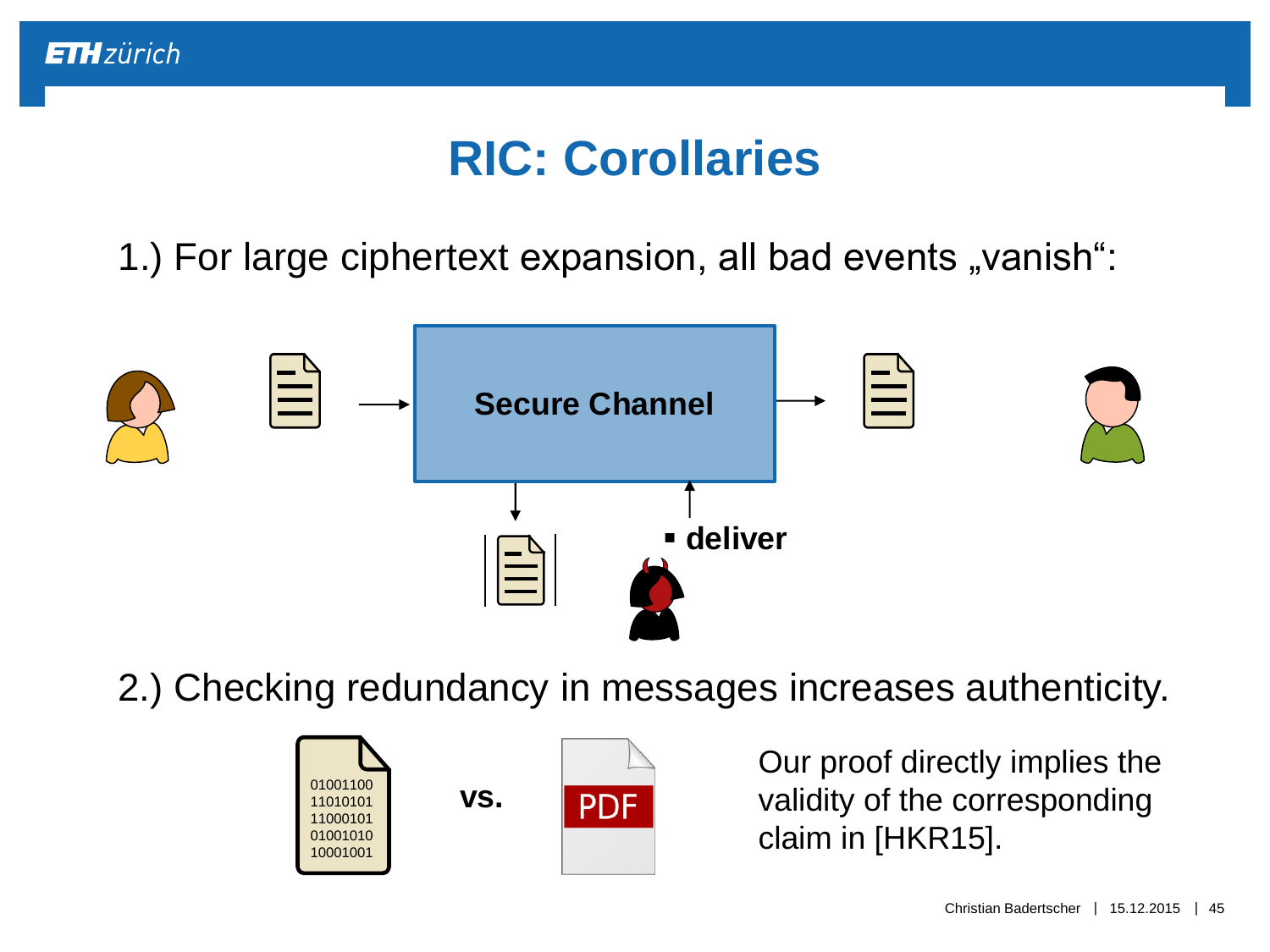

# **Also in the paper...**

Analysis of Nonce-Reuse Misuse-Case of RAE:

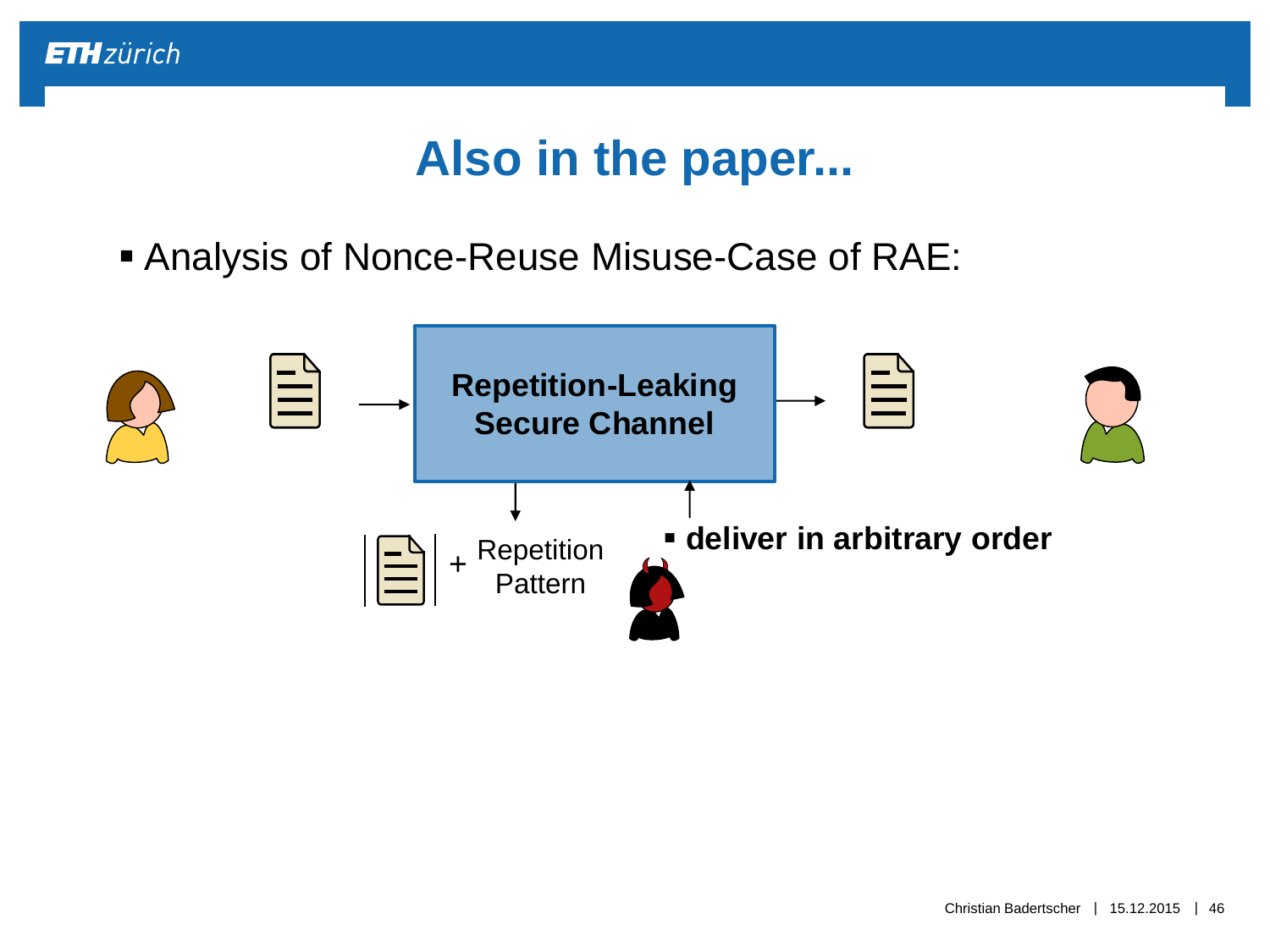# **Summary**

 Random injection channels provably capture the bestpossible security guarantees achievable by symmetric schemes.

 Robust authenticated encryption schemes can be used to construct such channels.

 Our approach further allows to formally prove claims about RAE and its misuse-cases.